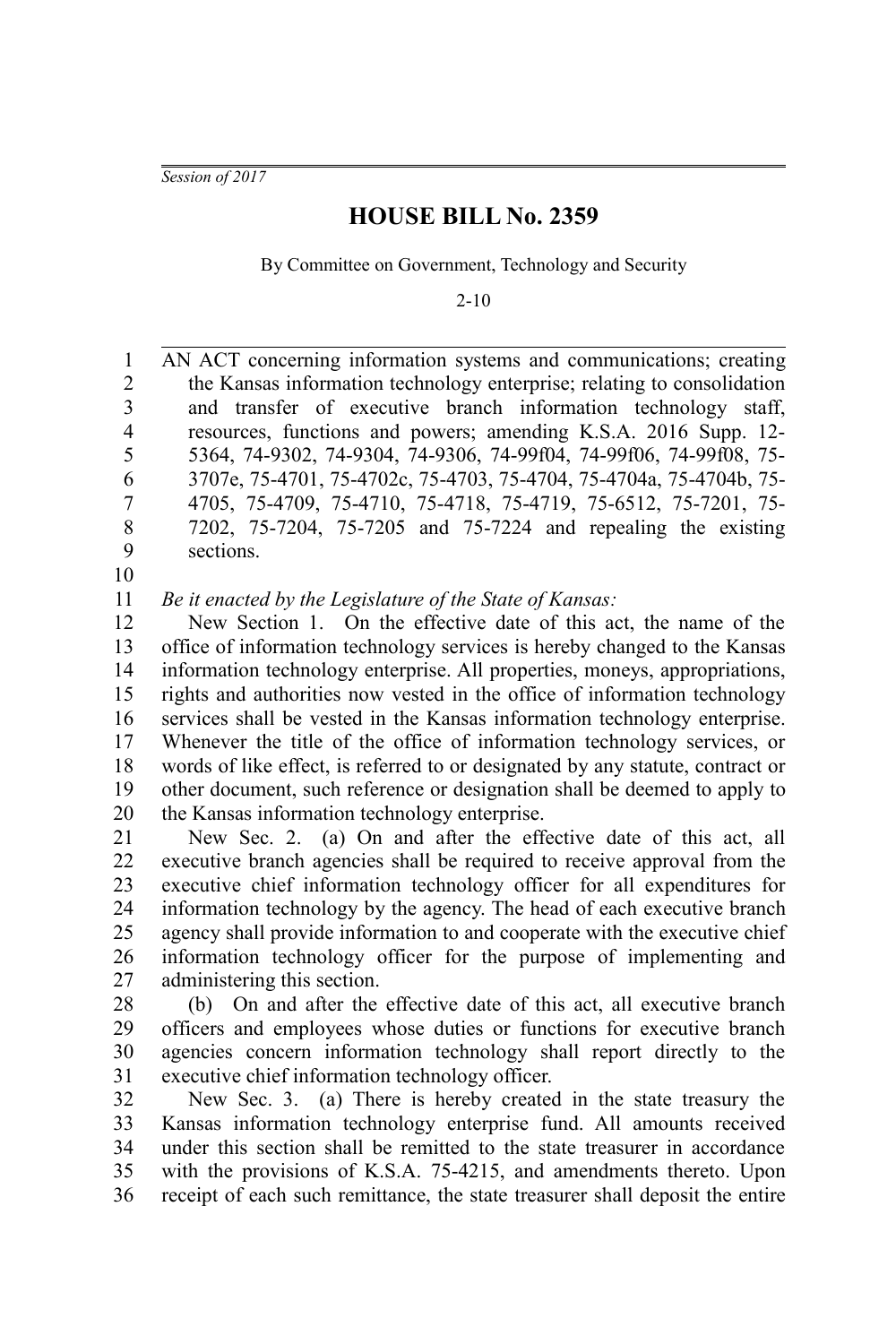amount into the state treasury to the credit of the Kansas information technology enterprise fund, which shall be administered by the executive chief information technology officer. 1 2 3

(b) (1) All payments and expenditures from the Kansas information technology enterprise fund shall be made in accordance with appropriation acts upon warrants of the director of accounts and reports issued pursuant to vouchers approved by the executive chief information technology officer or the officer's designee. 4 5 6 7 8

(2) Moneys in the Kansas information technology enterprise fund may be used to meet statewide information technology requirements, including, but not limited to: Project management, security, electronic mail, Kansas information technology enterprise expenses and any other information technology operations. 9 10 11 12 13

(c) The executive chief information officer shall compute the reasonably anticipated itemized costs of providing information technology services to executive branch agencies. The executive branch agency that is receiving the information technology services shall reimburse the Kansas information technology enterprise for such costs. Any such reimbursement collected by the Kansas information technology enterprise shall be credited to the Kansas information technology enterprise fund. Annually, on or before August 1, the executive chief information officer shall report to the joint committee on information technology the reasonably anticipated itemized costs of providing information technology services to executive branch agencies. 14 15 16 17 18 19 20 21 22 23 24

New Sec. 4. (a) The Kansas information technology enterprise shall coordinate with the Kansas division of budget to develop and implement a plan to manage all information technology funding. Executive branch agencies shall cooperate with the executive chief information technology officer and the division of budget to identify information technology expenses, contracts, projects, resources and payment sources. 25 26 27 28 29 30

(b) Except as otherwise provided in sections 1 through 4, and amendments thereto, on July 1, 2018, officers and employees who, immediately prior to such date, were engaged in the performance of powers, duties or functions for executive branch agencies concerning information technology, which are transferred by this act, or who become a part of the Kansas information technology enterprise, or the powers, duties and functions which are transferred to the Kansas information technology enterprise, and who, in the opinion of the executive chief information technology officer, are necessary to perform the powers, duties and functions of the Kansas information technology enterprise, shall be transferred to, and shall become officers and employees of the Kansas information technology enterprise. Any such officer or employee shall retain all retirement benefits and all rights of civil service that had accrued 31 32 33 34 35 36 37 38 39 40 41 42 43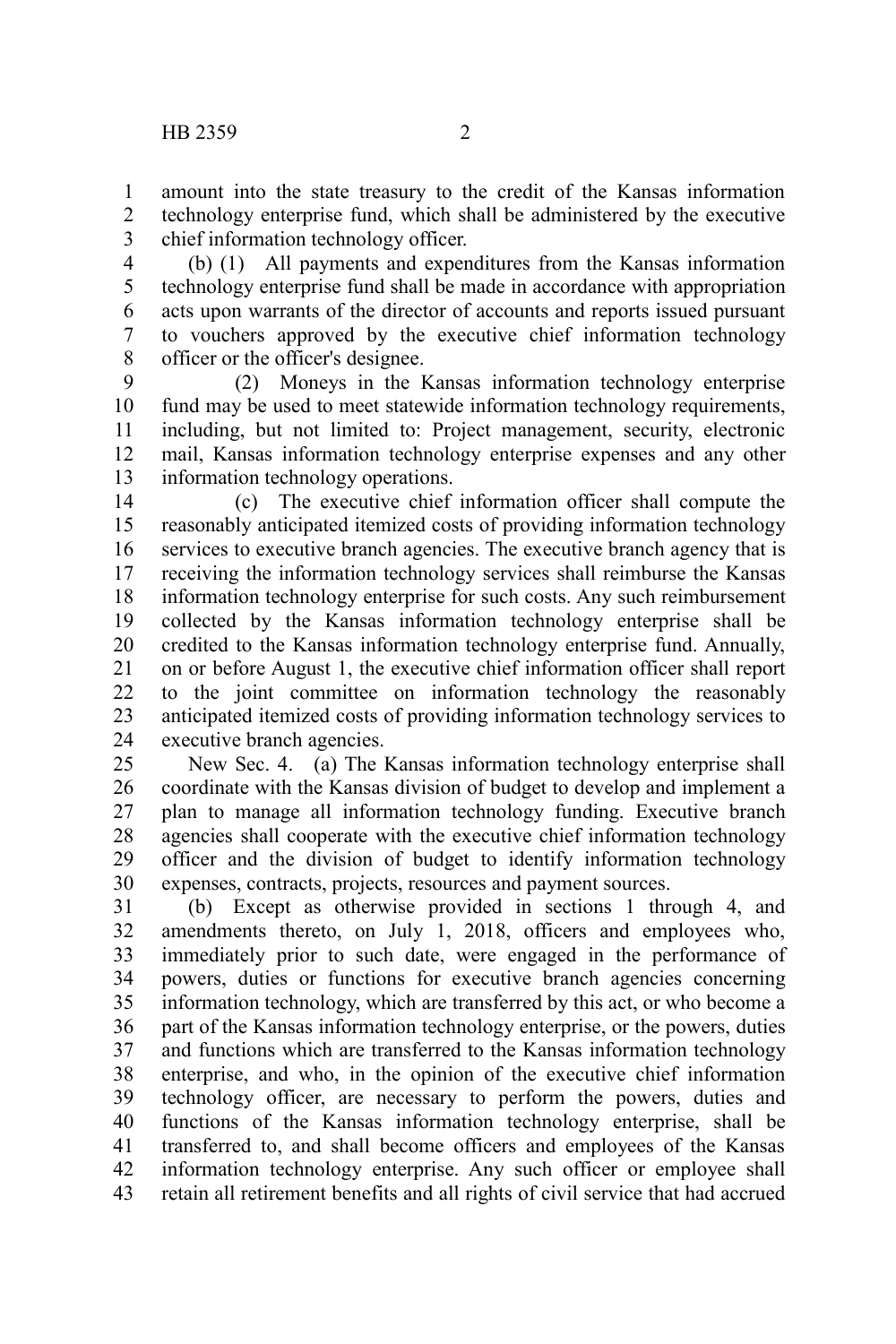to or vested in such officer or employee prior to the effective date of this section. The service of each such officer and employee so transferred shall be deemed to have been continuous. All transfers and any abolition of personnel positions in the classified service under the Kansas civil service act shall be in accordance with civil service laws and any rules and regulations adopted thereunder. 1 2 3 4 5 6

(c) In the event any conflict arises as to the disposition, function or duty of any officer or employee referenced in subsection (b), or as a result of any abolition, transfer, attachment or change made by or under the authority of sections 1 through 4, and amendments thereto, such conflict shall be resolved by the governor, whose decision shall be final. 7 8 9 10 11

Sec. 5. K.S.A. 2016 Supp. 12-5364 is hereby amended to read as follows: 12-5364. (a) (1) There is hereby created the 911 coordinating council which shall monitor the delivery of 911 services, develop strategies for future enhancements to the 911 system and distribute available grant funds to PSAPs. In as much as possible, the council shall include individuals with technical expertise regarding 911 systems, internet technology and GIS technology. 12 13 14 15 16 17 18

(2) The 911 coordinating council shall consist of 13 voting members to be appointed by the governor: Two members representing information technology personnel from government units; one member representing the Kansas sheriff's association; one member representing the Kansas association of chiefs of police; one member representing a fire chief; one member recommended by the adjutant general; one member recommended by the Kansas emergency medical services board; one member recommended by the Kansas commission for the deaf and hard of hearing; two members representing PSAPs located in counties with less than 75,000 in population; two members representing PSAPs located in counties with greater than 75,000 in population; and one member representing PSAPs without regard to size. At least two of the members representing PSAPs shall be administrators of a PSAP or have extensive prior 911 experience in Kansas. 19 20 21 22 23 24 25 26 27 28 29 30 31 32

(3) Other voting members of the 911 coordinating council shall include: One member of the Kansas house of representatives as appointed by the speaker of the house; one member of the Kansas house of representatives as appointed by the minority leader of the house; one member of the Kansas senate as appointed by the senate president; and one member of the Kansas senate as appointed by the senate minority leader. 33 34 35 36 37 38

(4) The 911 coordinating council shall also include nonvoting members to be appointed by the governor: One member representing rural telecommunications companies recommended by the Kansas rural independent telephone companies; one member representing incumbent local exchange carriers with over 50,000 access lines; one member 39 40 41 42 43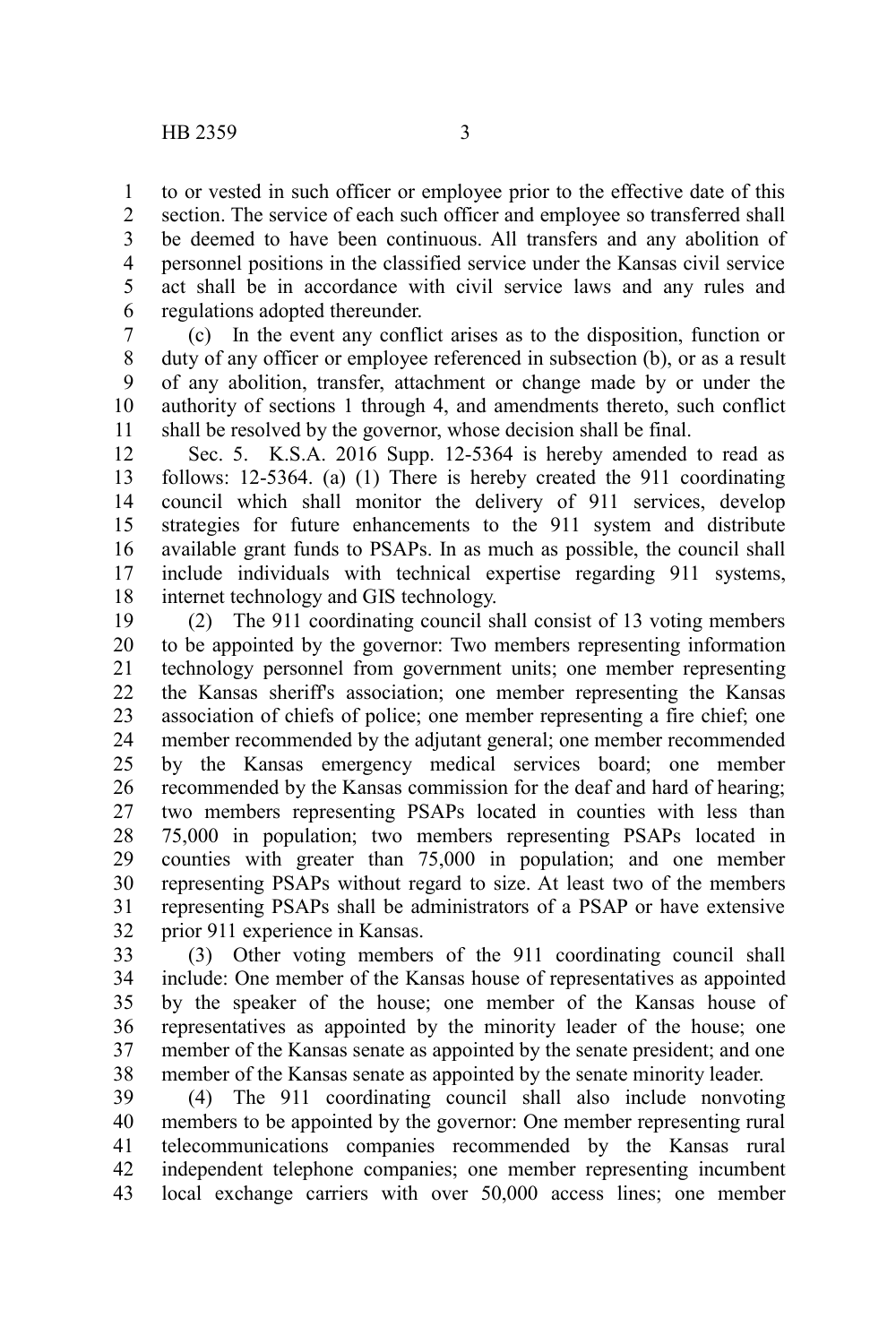representing large wireless providers; one member representing VoIP providers; one member recommended by the league of Kansas municipalities; one member recommended by the Kansas association of counties; one member recommended by the Kansas geographic information systems policy board; one member recommended by the Kansas office of information technology services *information technology enterprise*; and one member, a Kansas resident, recommended by the Mid-America regional council. 1 2 3 4 5 6 7 8

(b) (1) Except as provided in subsection (b)(2) and (b)(3), the terms of office for voting members of the 911 coordinating council shall commence on the effective date of this act and shall be subject to reappointment every three years. No voting member shall serve longer than two successive three-year terms. A voting member appointed as a replacement for another voting member may finish the term of the predecessor and may serve two additional successive three-year terms. 9 10 11 12 13 14 15

(2) The following members, whose terms began on the effective date of this act, shall serve initial terms as follows: 16 17

(A) One member representing information technology personnel from government units, one member recommended by the adjutant general, one member representing PSAPs located in counties with less than 75,000 in population and one member representing PSAPs located in counties with greater than 75,000 in population shall serve a term of two years; 18 19 20 21 22

(B) one member representing information technology personnel from government units, one member recommended by the Kansas emergency medical services board, one member representing PSAPs located in counties with less than 75,000 in population and one member representing PSAPs without regard to size shall serve a term of three years; and 23 24 25 26 27

(C) one member representing a fire chief, one member recommended by the Kansas commission for the deaf and hard of hearing, one member representing the Kansas association of chiefs of police and one member representing PSAPs located in counties with greater than 75,000 in population shall serve a term of four years. 28 29 30 31 32

(3) The initial term for one member representing the Kansas sheriff's association shall begin on July 1, 2014, and be for a period of three years. 33 34

(4) The terms of members specified in this subsection shall expire on June 30 in the last year of such member's term. 35 36

(c) (1) The governor shall select the chair of the 911 coordinating council, who shall serve at the pleasure of the governor and have extensive prior 911 experience in Kansas. 37 38 39

(2) The chair shall serve as the coordinator of E-911 services and next generation 911 services in the state, implement statewide 911 planning, have the authority to sign all certifications required under 47 C.F.R. part 400 and administer the 911 federal grant fund and 911 state maintenance 40 41 42 43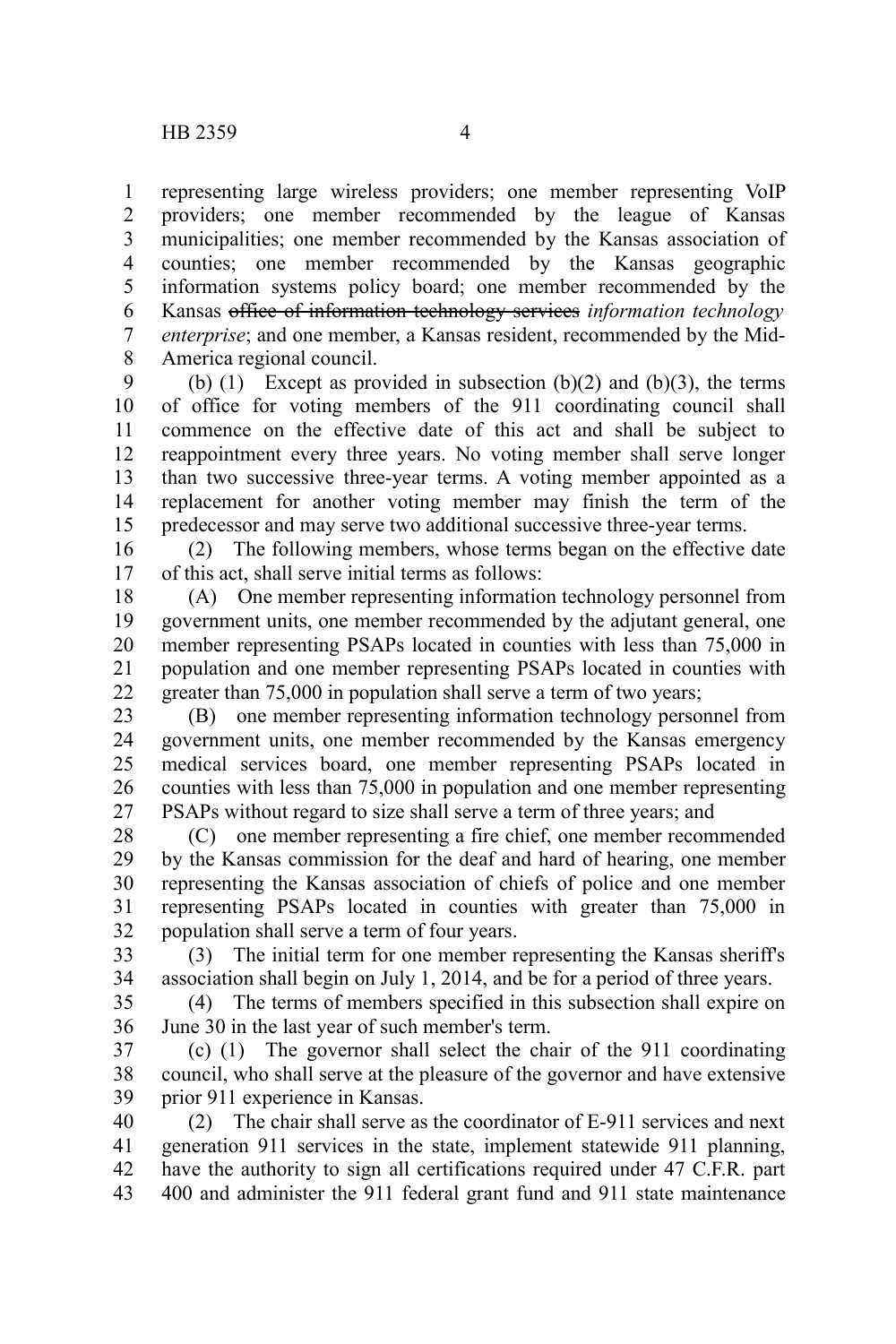fund. The chair shall serve subject to the direction of the council and ensure that policies adopted by the council are carried out. The chair shall serve as the liaison between the council and the LCPA. The chair shall preside over all meetings of the council and assist the council in effectuating the provisions of this act. 1 2 3 4 5

(d) The 911 coordinating council, by an affirmative vote of nine voting members, shall select the local collection point administrator, pursuant to K.S.A. 2016 Supp. 12-5367, and amendments thereto, to collect 911 fees and to distribute such fees to PSAPs and to distribute 911 state grant fund moneys as directed by the council. The council shall adopt rules and regulations for the terms of the contract with the LCPA. All contract terms and conditions shall satisfy all contract requirements as established by the secretary of administration. The council shall determine the compensation of the LCPA who shall provide the council with any staffing necessary in carrying out the business of the council or effectuating the provisions of this act. The moneys used to reimburse these expenses shall be paid from the 911 state grant fund, pursuant to subsection (i). 6 7 8 9 10 11 12 13 14 15 16 17 18

(e) The 911 coordinating council is hereby authorized to adopt rules and regulations necessary to effectuate the provisions of this act, including, but not limited to, creating a uniform reporting form designating how moneys, including 911 fees, have been spent by the PSAPs, requiring service providers to notify the council pursuant to subsection (j), setting standards for coordinating and purchasing equipment, recommending standards for training of PSAP personnel and assessing civil penalties. The chair of the council shall work with the council to develop rules and regulations necessary for the distribution of moneys in the 911 federal grant fund. The council shall work with the chair to carry out the provisions of this act. Rules and regulations necessary to begin administration of this act shall be adopted by December 31, 2011. 19 20 21 22 23 24 25 26 27 28 29 30

(f) The council may, pursuant to rules and regulations, raise or lower the 911 fee upon a finding based on information submitted on the uniform reporting forms, that moneys generated by such fee are in excess of or below the costs required to operate PSAPs in the state. The council shall not set the 911 fee above \$.60. 31 32 33 34 35

(g) The council may appoint subcommittees as necessary to administer grants, oversee collection and distribution of moneys by the LCPA, develop technology standards, develop training recommendations and other issues as deemed necessary by the council. Subcommittees, if appointed, shall include members of the council and other persons as needed. 36 37 38 39 40 41

(h) The council may reimburse independent contractors or state agencies for expenses incurred in carrying out the business of the council, 42 43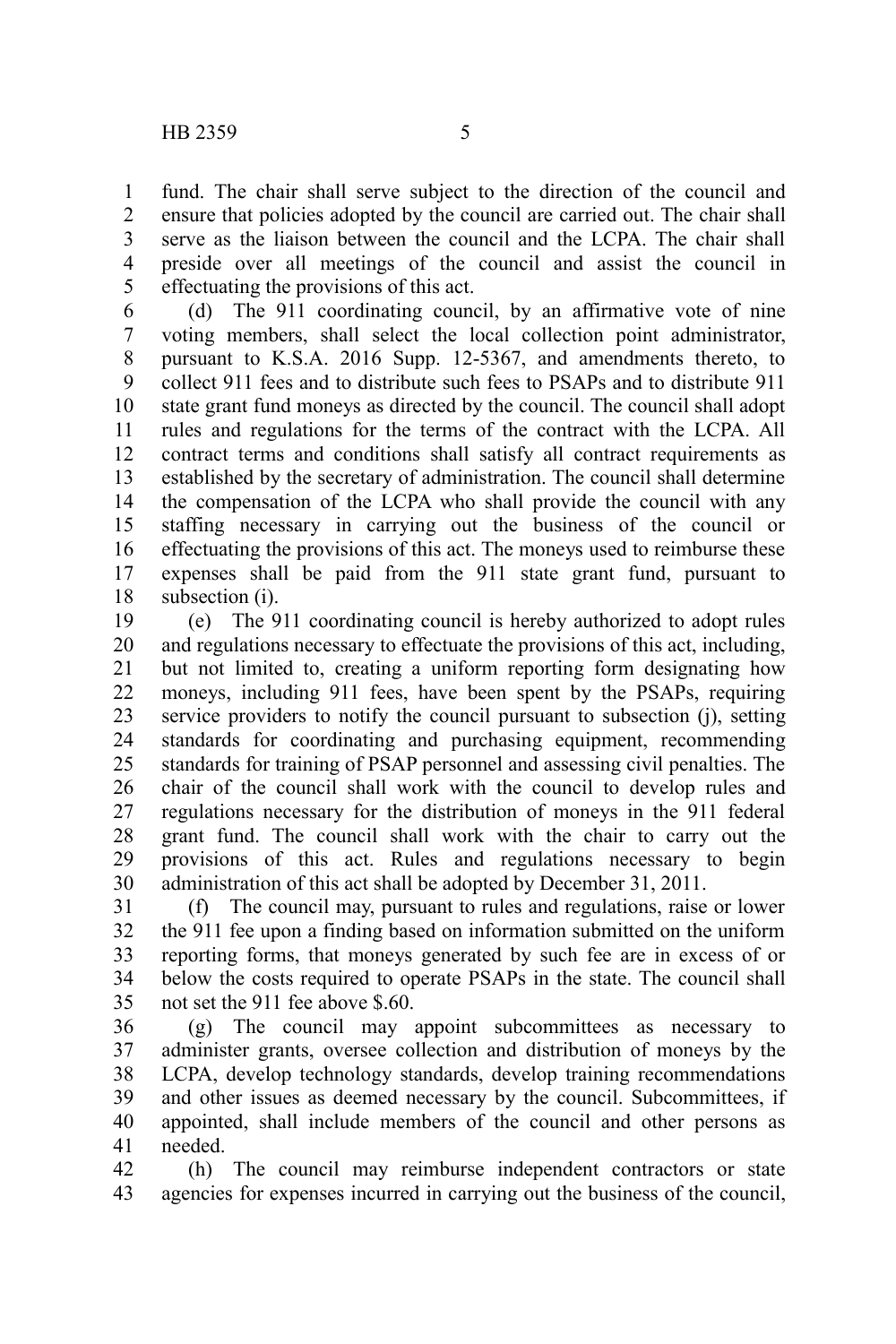including salaries, that are directly attributable to effectuating the provisions of this act. The moneys used to reimburse these expenses shall be paid from the 911 state grant fund, pursuant to subsection (i). 1 2 3

(i) All expenses related to the council shall be paid from the 911 state grant fund. No more than 2.5% of the total receipts from providers and the department received by the LCPA shall be used to pay for such expenses. Members of the council and other persons appointed to subcommittees by 4 5 6 7

the council may receive reimbursement for meals and travel expenses, but shall serve without other compensation with the exception of legislative members. 8 9 10

(j) Every provider shall submit contact information for the provider to the council prior to January 1, 2012. Any provider that has not previously provided wireless telecommunications service in this state shall submit contact information for the provider to the council within three months of first offering wireless telecommunications services in this state. 11 12 13 14 15

(k) Each PSAP shall file with the council, by March 1, 2012, and every March 1 thereafter, a report demonstrating how such PSAP has spent the moneys earned from the 911 fee during the preceding calendar year. The council shall designate the content and form of such report. 16 17 18 19

(l) The council, upon a finding that a provider has violated any provision of this act, may impose a civil penalty. No civil penalty shall be imposed pursuant to this section except upon the written order of the council. Such order shall state the violation, the penalty to be imposed and the right of such person to appeal to a hearing before the council. Any such person may, within 15 days after service of the order, make a written request to the council for a hearing thereon. Hearings under this subsection shall be conducted in accordance with the provisions of the Kansas administrative procedure act. 20 21 22 23 24 25 26 27 28

(m) Any action of the council pursuant to subsection (l) is subject to review in accordance with the Kansas judicial review act. 29 30

(n) Any civil penalty recovered pursuant to this section shall be transferred to the LCPA for deposit in the 911 state grant fund. 31 32

(o) As long as the provider is working in good faith to comply with the provisions of this act, no civil penalty shall be imposed prior to January 1, 2013. 33 34 35

(p) The 911 coordinating council shall make an annual report, to include a detailed description of all expenditures made from 911 fees received by the PSAPs, to the house committee on utilities and telecommunications and the senate committee on utilities. 36 37 38 39

Sec. 6. K.S.A. 2016 Supp. 74-9302 is hereby amended to read as follows: 74-9302. It shall be the purpose of INK to perform the following duties: 40 41 42

(a) Provide electronic access for members of the public to public 43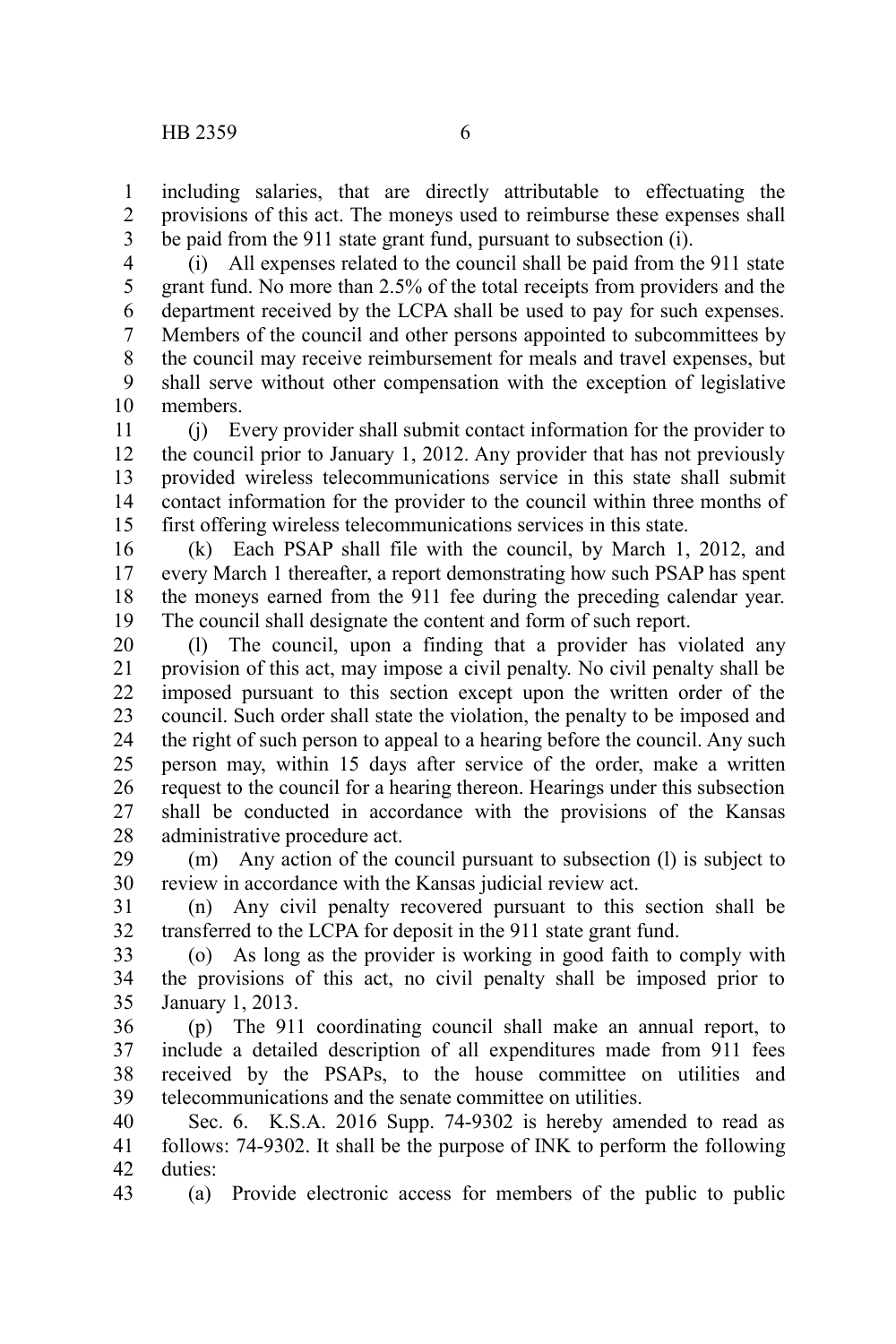information of agencies via a gateway service; 1

(b) develop a dial-in gateway or electronic network for access to public information; 2 3

4

(c) provide appropriate oversight of any network manager;

(d) explore ways and means of expanding the amount and kind of public information provided, increasing the utility of the public information provided and the form in which provided, expanding the base of users who access such public information and, where appropriate, implementing such changes; 5 6 7 8 9

(e) cooperate with the office of information technology services *Kansas information technology enterprise* in seeking to achieve the purposes of INK; 10 11 12

(f) explore technological ways and means of improving citizen and business access to public information and, where appropriate, implement such technological improvements; and 13 14 15

(g) explore options of expanding such network and its services to citizens and businesses by providing add-on services such as access to other for-profit information and databases and by providing electronic mail and calendaring to subscribers. 16 17 18 19

Sec. 7. K.S.A. 2016 Supp. 74-9304 is hereby amended to read as follows: 74-9304. (a) In order to achieve its purpose as provided in this act, INK shall: 20 21 22

(1) Serve in an advisory capacity to the secretary of administration, office of information technology services *Kansas information technology enterprise* and other state agencies regarding the provision of state data to the citizens and businesses of Kansas; 23 24 25 26

(2) seek advice from the general public, its subscribers, professional associations, academic groups and institutions and individuals with knowledge of and interest in areas of networking, electronic mail, public information access, gateway services, add-on services and electronic filing of information; and 27 28 29 30 31

(3) develop charges for the services provided to subscribers, which include the actual costs of providing such services. 32 33

(b) All state agencies shall cooperate with INK in providing such assistance as may be requested for the achievement of its purpose. Agencies may recover actual costs incurred by providing such assistance. Services and information to be provided by any agency shall be specified pursuant to contract between INK and such agency and shall comply with the provisions of K.S.A. 45-215 et seq. and K.S.A. 2016 Supp. 45-230, and amendments thereto. 34 35 36 37 38 39 40

Sec. 8. K.S.A. 2016 Supp. 74-9306 is hereby amended to read as follows: 74-9306. The office of information technology services *Kansas information technology enterprise* shall provide to INK such staff and 41 42 43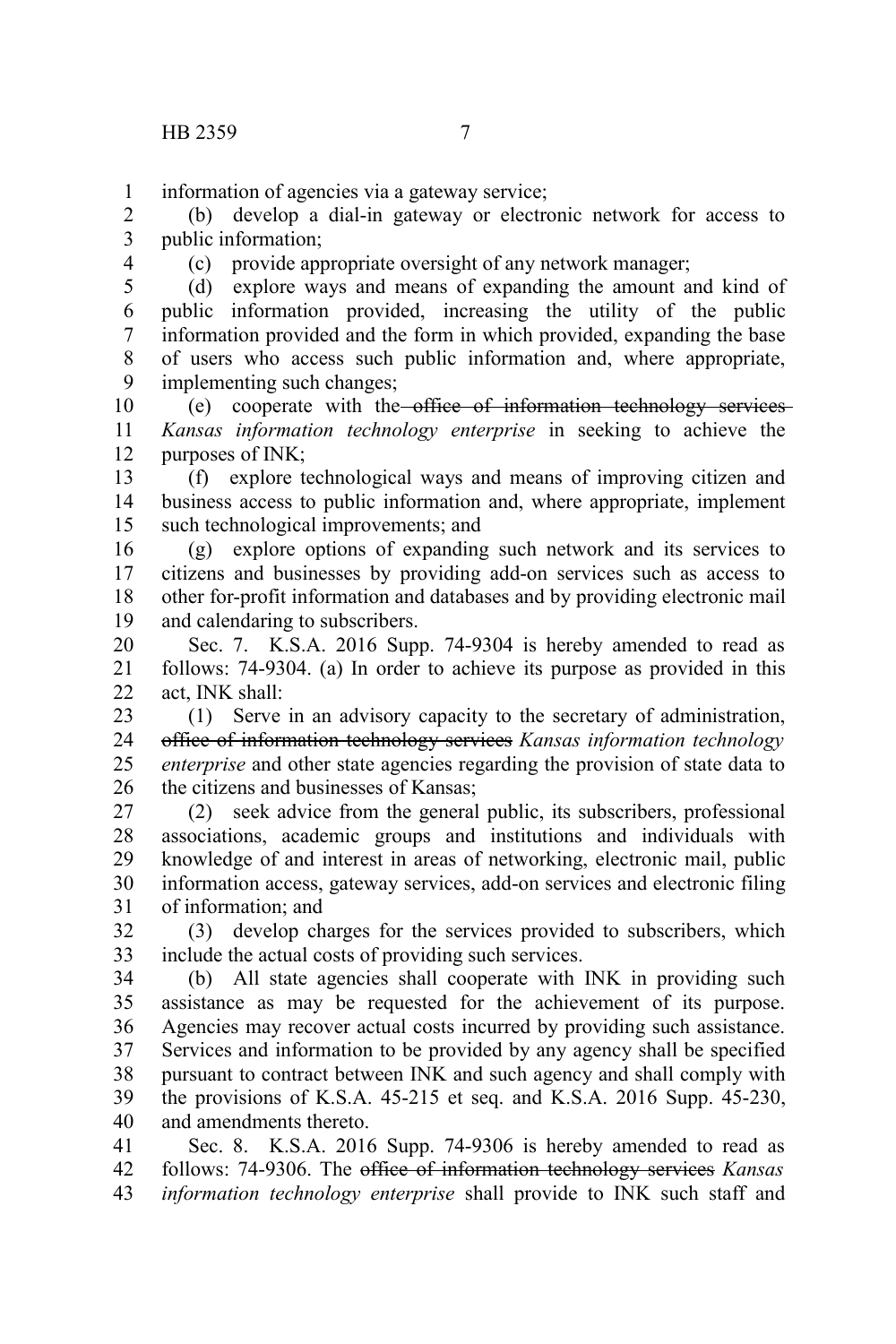other assistance as may be requested thereby, and the actual costs of such assistance shall be paid for by INK. 1 2

Sec. 9. K.S.A. 2016 Supp. 74-99f04 is hereby amended to read as follows: 74-99f04. (a) There is hereby established the Kansas geographic information systems policy board within the office of informationtechnology services *Kansas information technology enterprise*. 3 4 5 6

7

(b) The board shall consist of 23 members:

(1) The governor shall appoint 11 members as follows: Five representatives of local government, including cities, counties or local government consortia of cities, counties, non-profit and private sector enterprises. Such members may include, but are not limited to, representatives from city and county commissions or planning councils, tribal government, law enforcement, county clerks, county appraisers and emergency planning divisions; two representatives of the board of regents institutions; and two executives representing the private sector. Members from the private sector may include, but are not limited to, representatives from the trucking industry, utilities, telecommunications, publishers, agriculturalists, oil and gas industry, chambers of commerce, aircraft and auto industry and the banking community; and two representatives from relevant statewide businesses or professional organizations, such as statewide associations of groundwater management districts, emergency planning, law enforcement, licensed surveyors and other relevant technical professions or agriculture-related businesses. 8 9 10 11 12 13 14 15 16 17 18 19 20 21 22 23

24

(2) The remaining 12 members shall be:

(A) The executive chief information technology officer of the office of information technology services *Kansas information technology enterprise* or such officer's designee; 25 26 27

28

(B) the director of the Kansas water office or such director's designee;

(C) the state biologist of the Kansas biological survey or the state biologist's designee; 29 30

(D) the state geologist of the Kansas geological survey or the state geologist's designee; 31 32

(E) the executive director of the Kansas historical society or such executive director's designee; 33 34

35

40

(F) the secretary of agriculture or such secretary's designee;

(G) the secretary of health and environment or such secretary's designee; 36 37

(H) the director of legislative research of the legislative research department or such director's designee; 38 39

(I) the secretary of revenue or such secretary's designee;

(J) the secretary of transportation or such secretary's designee; 41

(K) the state librarian or such librarian's designee; and 42

(L) the executive director of the information network of Kansas or 43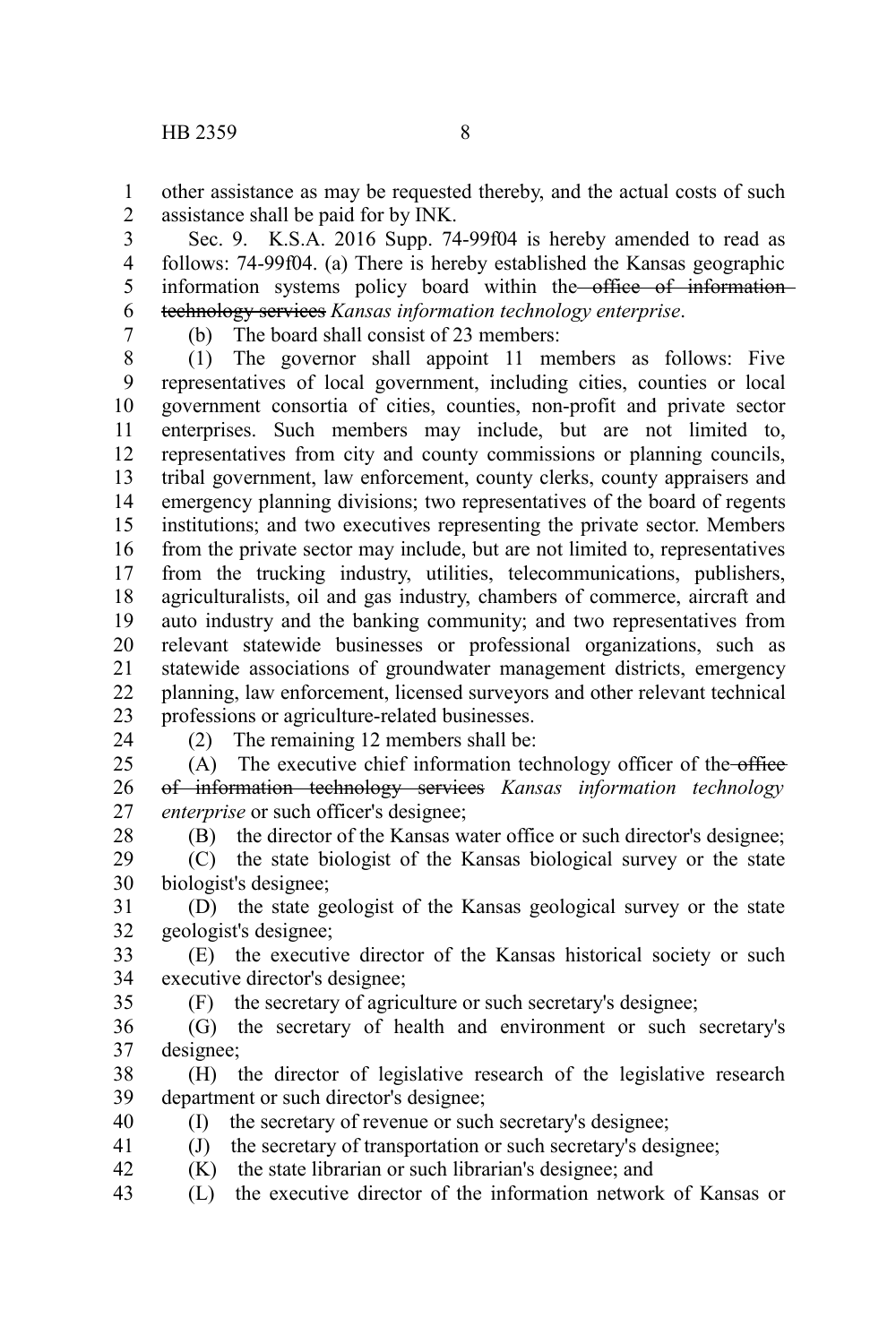such executive director's designee. 1

(c) Members appointed by the governor under subsection  $(b)(1)$  shall be appointed for a four-year term and until such member's successors are appointed and qualified, except as provided in subsection (d). Members not appointed by the governor under subsection (b)(1) shall serve consistent with their terms of office, employment or appointment. 2 3 4 5 6

(d) The governor may remove a member from the board for lack of attendance or lack of participation. 7 8

(e) The governor shall select a chairperson and vice-chairperson from among the members of the board who shall serve as chairperson and vicechairperson at the discretion of the governor. The board may elect other officers among its members and may establish any committees deemed necessary to discharge its duties. 9 10 11 12 13

(f) Board members shall not receive compensation, subsistence allowance, mileage or associated expenses from the state. Officers or employees of state agencies who serve on the board shall be authorized to serve on the board as part of their duties. 14 15 16 17

Sec. 10. K.S.A. 2016 Supp. 74-99f06 is hereby amended to read as follows: 74-99f06. (a) There is hereby established the office of state geographic information systems officer who shall be appointed by the governor and who shall serve in the office of information technologyservices *Kansas information technology enterprise*. 18 19 20 21  $22$ 

23

(b) The state geographic information systems officer shall:

(1) Implement Kansas one map, an enterprise statewide mapping strategy that: (A) Supports Kansas state entities and local governments as they foster economic vitality, manage resources, educate, save and restore the natural environment, advance health initiatives, ensure public safety and support science; and (B) enables state entities and local governments to better implement and coordinate policies and programs across Kansas; 24 25 26 27 28 29

(2) implement and maintain the Kansas data access and support center, an enterprise geospatial data clearinghouse to include a central store and catalog of Kansas data and mapping services available to all state entities and the public; 30 31 32 33

(3) recruit a technical committee and appoint the technical committee chair; 34 35

(4) provide oversight for the development of the Kansas one map program and monitor Kansas one map metrics; 36 37

(5) establish and manage a Kansas one map communications plan and provide for Kansas one map education; 38 39

(6) maintain a liaison relationship with state, federal, regional, county and municipal organizations; 40 41

(7) promote, advertise and market applications, capabilities, benefits and results of the Kansas one map program; 42 43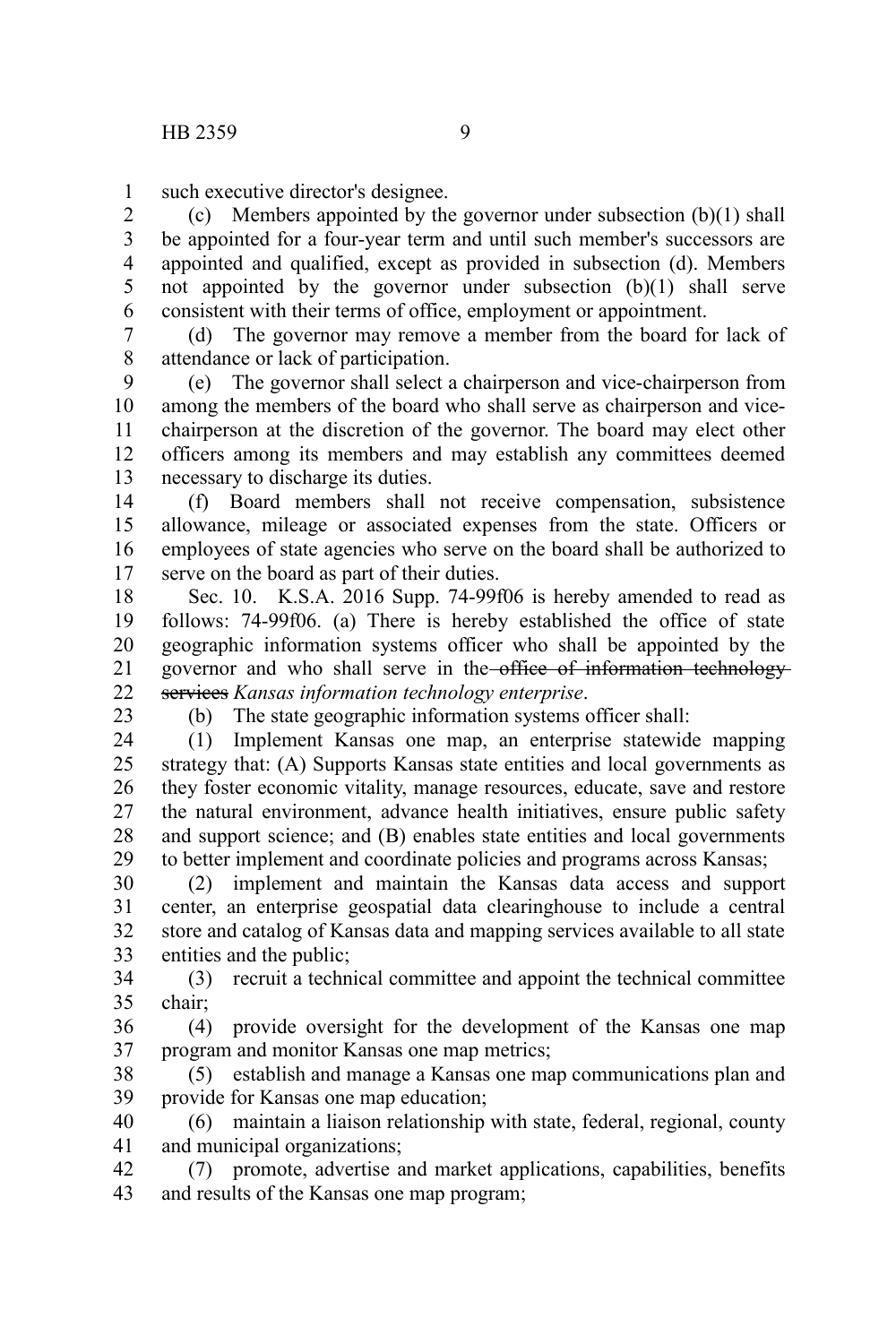(8) assist in the identification and capturing of funding to support the Kansas one map program; and 1 2

(9) recommend to the executive chief information technology officer rules and regulations as may be necessary to implement the provisions of the Kansas one map act. 3 4 5

(c) The executive chief information technology officer may adopt rules and regulations to implement the provisions of the Kansas one map act. 6 7 8

Sec. 11. K.S.A. 2016 Supp. 74-99f08 is hereby amended to read as follows: 74-99f08. Funding for the Kansas data access and support center shall be continued through the office of information technology services *Kansas information technology enterprise* and shall be directed to the Kansas geological survey which currently houses and supports this function. 9 10 11 12 13 14

Sec. 12. K.S.A. 2016 Supp. 75-3707e is hereby amended to read as follows: 75-3707e. As the infrastructure provider for information technology for the state of Kansas, the office of information technology services *Kansas information technology enterprise* must insure the highest level of information security and privacy in order to protect law enforcement, state agencies and the citizens of Kansas. Toward this objective, the department of administration or the office of informationtechnology services *Kansas information technology enterprise* shall require as a condition of employment that individuals who have unescorted physical access to the data center, telecommunications facilities and other security sensitive areas as designated by the secretary of administration or the executive chief information technology officer be fingerprinted, and such fingerprints shall be submitted to the Kansas bureau of investigation and to the federal bureau of investigation for the purposes of verifying the identity of such individuals and obtaining records of criminal arrests and convictions. 15 16 17 18 19 20 21 22 23 24 25 26 27 28 29 30

Sec. 13. K.S.A. 2016 Supp. 75-4701 is hereby amended to read as follows: 75-4701. (a) There is hereby established an office of information technology services *the Kansas information technology enterprise*, the head of which shall be the executive chief information technology officer. The executive chief information technology officer shall administer the office of information technology services *Kansas information technology enterprise*. The division of information systems and communications and the office of the director of information systems and communications, created by this section prior to its amendment by this act, are hereby abolished. 31 32 33 34 35 36 37 38 39 40

(b) The executive chief information technology officer shall be in the unclassified service under the Kansas civil service act and shall be appointed by the governor. 41 42 43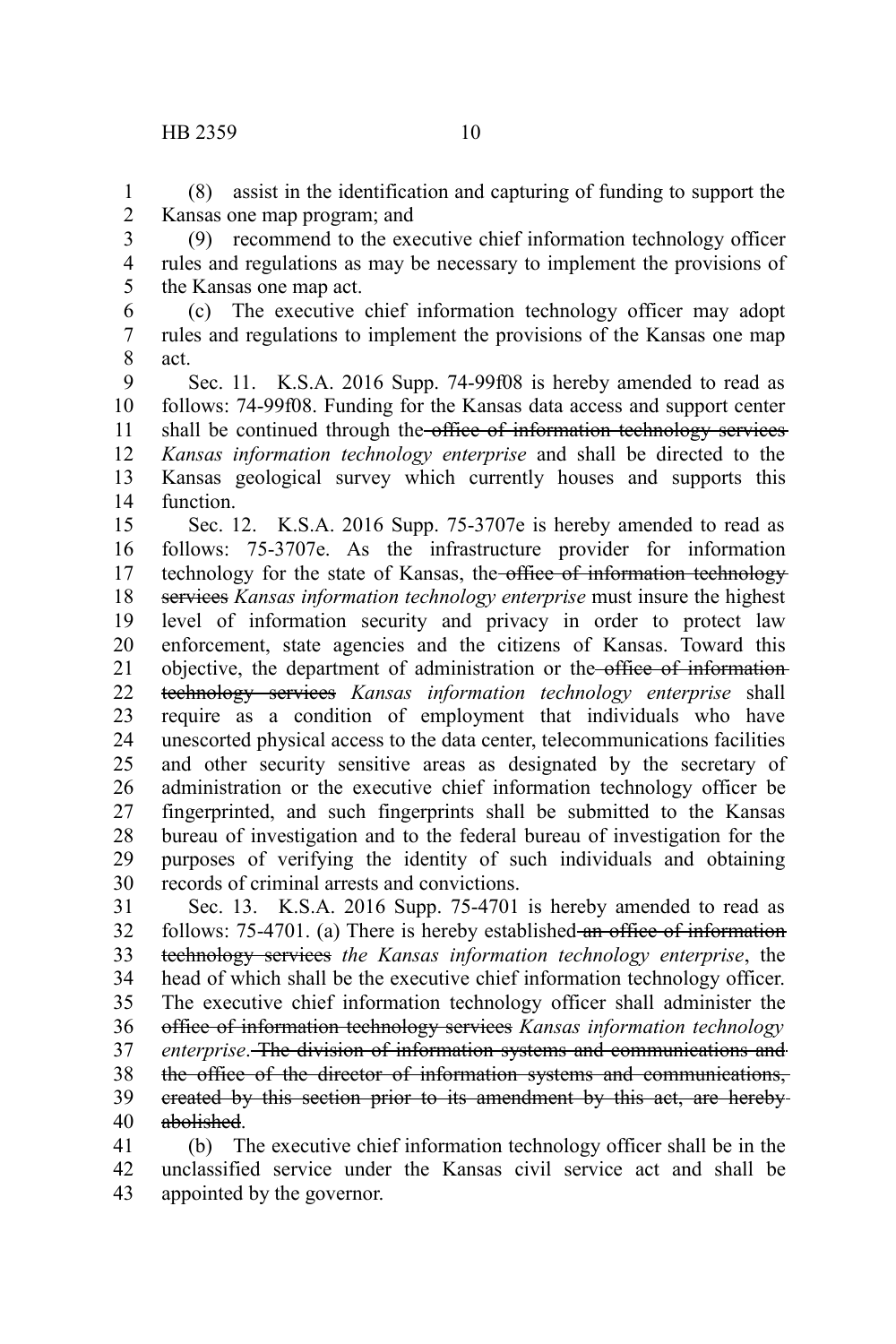(c) There are hereby established, within the office of information technology services *Kansas information technology enterprise*, the offices of the deputy director of information systems and the deputy director of telecommunications who shall be appointed by the executive chief information technology officer and shall be in the unclassified service under the Kansas civil service act. The deputy director of information systems and the deputy director of telecommunications shall have such powers, duties and functions as are prescribed by the executive chief information technology officer. 1 2 3 4 5 6 7 8 9

Sec. 14. K.S.A. 2016 Supp. 75-4702c is hereby amended to read as follows: 75-4702c. (a) In all cases under this act where the powers, duties and functions of the division or director of information systems and communications are transferred to and imposed upon the office of information technology services *Kansas information technology enterprise*, the executive chief information technology officer shall succeed to all property and records which were used for, or pertain to, the performance of the powers, duties and functions so transferred by this act. Any conflict as to the proper disposition of such property or records arising under this section and resulting from the transfer or abolishment of any existing state agency, or the powers, duties and functions thereof, shall be determined by the governor, whose decision shall be final. 10 11 12 13 14 15 16 17 18 19 20 21

(b) When any conflict arises as to the disposition of any power, function or duty or the unexpended balance of any appropriation as a result of any abolishment, transfer, attachment or other change made by or under authority of this act, or the act of which this section is amendatory, such conflict shall be resolved by the governor, and the decision of the governor shall be final. 22 23 24 25 26 27

(c) No suit, action, or other proceeding, judicial or administrative, lawfully commenced, or which could have been commenced, by or against any existing state agency mentioned in this act, or the act of which this section is amendatory, or by or against any officer of the state in such officer's official capacity or in relation to the discharge of official duties, shall abate by reason of the taking effect of reorganization under the provisions of this act, or the act of which this section is amendatory. The court may allow any such suit, action or other proceeding to be maintained by or against the successor of any such existing state agency, or any officer affected. 28 29 30 31 32 33 34 35 36 37

(d) No criminal action commenced or which could have been commenced by the state shall abate by the taking effect of this act, or the act of which this section is amendatory. 38 39 40

Sec. 15. K.S.A. 2016 Supp. 75-4703 is hereby amended to read as follows: 75-4703. The executive chief information technology officer may adopt rules and regulations as provided in K.S.A. 2016 Supp. 75-4718, and 41 42 43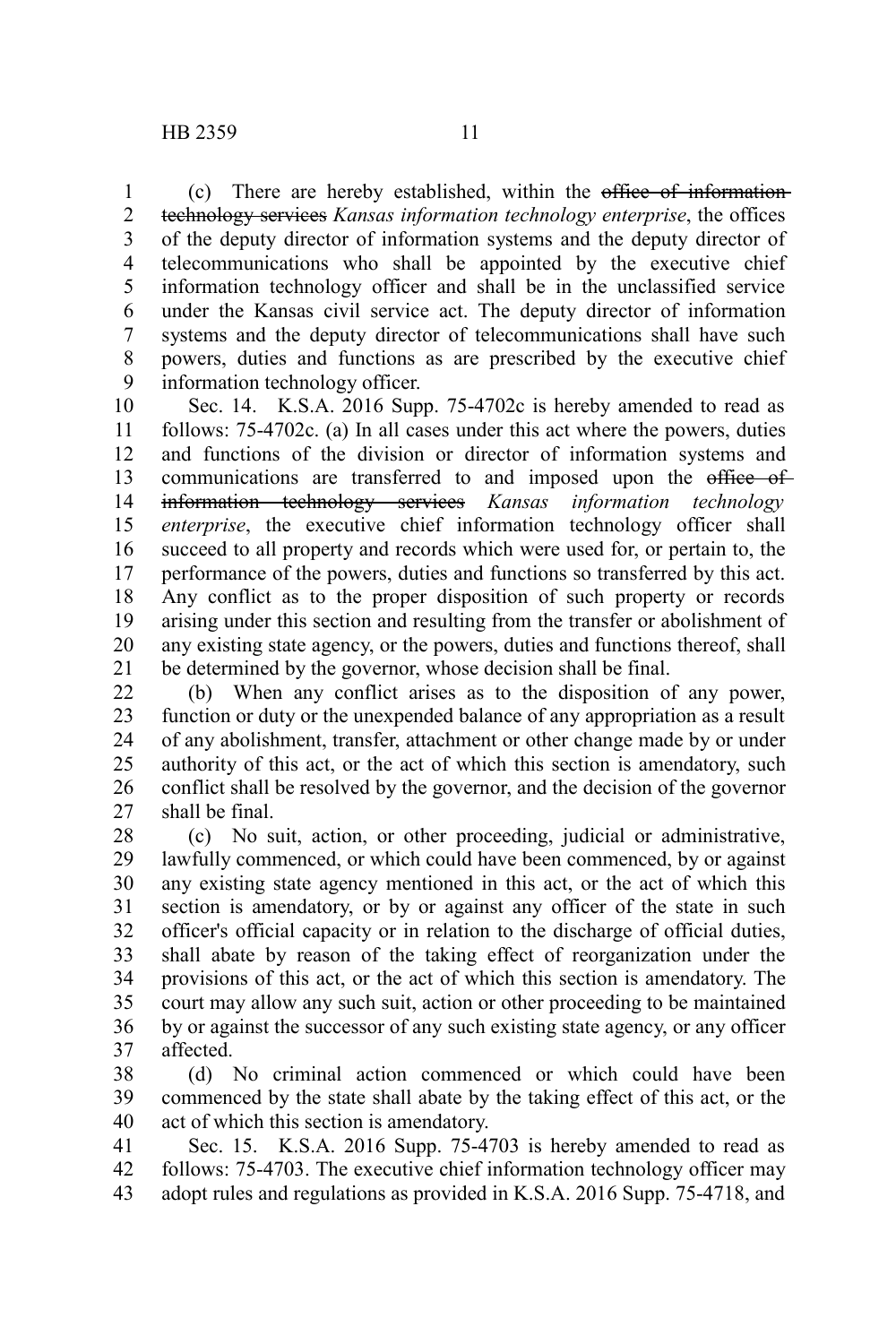amendments thereto, relating to the following: 1

(a) Establishment of rates and charges for services performed by the office of information technology services *Kansas information technology enterprise* for any other division, department, state agency or governmental unit. Such rates and charges shall be maintained by a cost system in accordance with generally accepted accounting principles. In determining cost rates for billing to agencies or governmental units, overhead expenses shall include but not be limited to light, heat, power, insurance, labor and depreciation. Billings shall include direct and indirect costs and shall be based on the foregoing cost accounting practices. 2 3 4 5 6 7 8 9 10

(b) For determination of priorities for services performed by the office of information technology services *Kansas information technology enterprise*, including authority to decline new projects under specified conditions. 11 12 13 14

(c) Specification of standards for submission of data to be processed by the office of information technology services *Kansas information technology enterprise* and the programs for processing the data, including authority to decline to process computer programs and projects not conforming to published standards. Such standards shall be consistent with the standards and policies adopted by the information technology executive council under K.S.A. 2016 Supp. 75-7203, and amendments thereto. 15 16 17 18 19 20 21  $22$ 

(d) Specification of standards and measures relating to security, confidentiality and availability of data processed by the office of information technology services *Kansas information technology enterprise*. Such standards and measures shall be consistent with the standards and policies adopted by the information technology executive council under K.S.A. 2016 Supp. 75-7203, and amendments thereto. 23 24 25 26 27 28

Sec. 16. K.S.A. 2016 Supp. 75-4704 is hereby amended to read as follows: 75-4704. Under the supervision of the executive chief information technology officer, the office of information technology services *Kansas information technology enterprise* shall provide data processing and application hosting services for other divisions, departments and agencies of the state, and shall make charges for such services in accordance with the cost system established under K.S.A. 75-4703, and amendments thereto. The furnishing of data processing services and application hosting by the office of information technology services *Kansas information technology enterprise* shall be a transaction to be settled in accordance with the provisions of K.S.A. 75-5516, and amendments thereto. All receipts for sales of services shall be deposited in the information technology fund created under K.S.A. 75-4715, and amendments thereto. The provisions of K.S.A. 75-4215, and amendments thereto, shall apply to the information technology fund to the extent not in conflict with this act. 29 30 31 32 33 34 35 36 37 38 39 40 41 42 43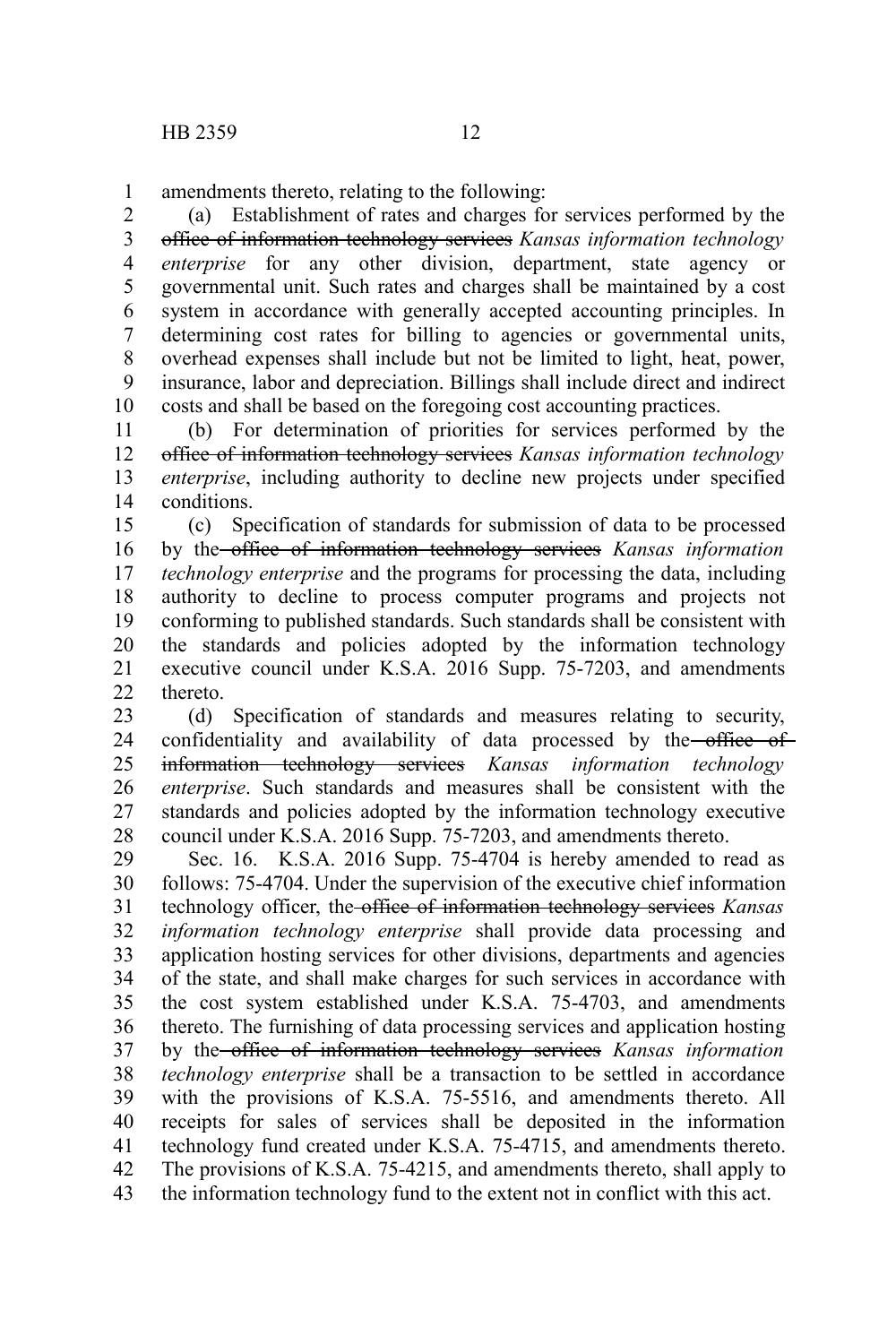Sec. 17. K.S.A. 2016 Supp. 75-4704a is hereby amended to read as follows: 75-4704a. (a) Transfers to the information technology reserve fund shall be made from the information technology fund on a monthly basis and the amounts thereof shall be determined by the executive chief information technology officer as charges for depreciation and obsolescence of the office of information technology services *Kansas information technology enterprise* equipment and programs according to generally accepted accounting principles prescribed by the director of accounts and reports. All recoveries from the sale of surplus, obsolete or unused equipment or of other expenditures from the information technology fund shall be remitted to the state treasurer in accordance with the provisions of K.S.A. 75-4215, and amendments thereto. Upon receipt of each such remittance, the state treasurer shall deposit the entire amount in the state treasury to the credit of the information technology reserve fund. The director of accounts and reports shall transfer each month the amount so determined. No such transfer shall constitute a charge against or decrease in any expenditure limitation then in effect on the information technology fund under any appropriations act of the legislature. 1 2 3 4 5 6 7 8 9 10 11 12 13 14 15 16 17 18

(b) Expenditures from the information technology reserve fund may be made for equipment and programs needed for the operation of the office of information technology services *Kansas information technology enterprise*. 19 20 21 22

Sec. 18. K.S.A. 2016 Supp. 75-4704b is hereby amended to read as follows: 75-4704b. Appropriations may be made for capital outlay and other expenses to carry out the purpose of the office of informationtechnology services *Kansas information technology enterprise* for the same period as is authorized by K.S.A. 46-155, and amendments thereto, for capital improvements. The executive chief information technology officer may enter into multiple year lease or acquisition contracts, subject to state purchasing laws not in conflict with the foregoing authorization and so long as such contracts do not extend beyond the appropriation periods, limitations and restrictions therefor. 23 24 25 26 27 28 29 30 31 32

Sec. 19. K.S.A. 2016 Supp. 75-4705 is hereby amended to read as follows: 75-4705. (a) Central processing of data by computer, for all divisions, departments and agencies of the state shall be performed by the office of information technology services *Kansas information technology enterprise* under the supervision of the executive chief information technology officer. No other division, department or agency of the state shall perform central processing computer functions or control or possess any central processing unit of a computer, except as otherwise provided in this section. 33 34 35 36 37 38 39 40 41

(b) With the approval of the executive chief information technology officer, any division, department or agency of the state may possess and 42 43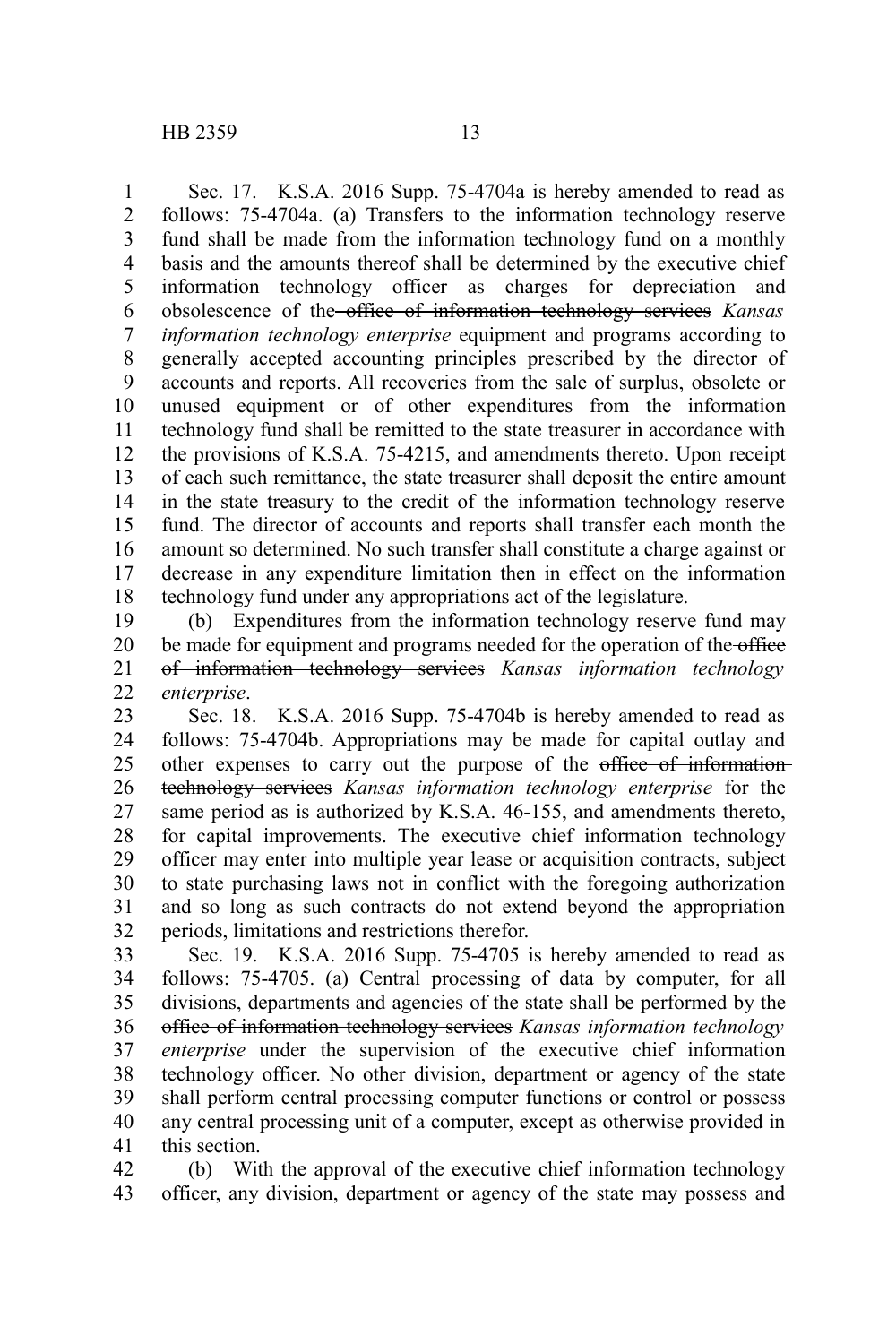operate central processing units of a computer if the same are adjunct to the central processing computer unit or units of the office of information technology services *Kansas information technology enterprise*. 1 2 3

(c) Data to be centrally processed by the office of informationtechnology services *Kansas information technology enterprise* shall be prepared for such processing by the division, department or agency of the state requesting the same to be processed in accordance with rules and regulations adopted by the executive chief information technology officer as provided in K.S.A. 75-4703, and amendments thereto. Programs for processing the data of any division, department or agency of the state shall be prepared by such division, department or agency of the state in accordance with standards prescribed by rules and regulations adopted by the executive chief information technology officer as provided in K.S.A. 75-4703, and amendments thereto. Notwithstanding the other provisions of this subsection, the office of information technology services *Kansas information technology enterprise* shall prepare data or programs, or provide technical consultation, when a division, department or agency of the state requests such service of the office of information technologyservices *Kansas information technology enterprise* and the executive chief information technology officer. 4 5 6 7 8 9 10 11 12 13 14 15 16 17 18 19 20

(d) This section shall not apply to the universities under the jurisdiction and control of the state board of regents. 21 22

Sec. 20. K.S.A. 2016 Supp. 75-4709 is hereby amended to read as follows: 75-4709. (a) The executive chief information technology officer shall provide for and coordinate all telecommunications services for all divisions, departments and agencies of the state pursuant to policies established by the information technology executive council. The executive chief information technology officer shall have the authority to control the acquisition, retention and use of all telecommunications services for all divisions, departments and agencies of the state, and to develop and review plans and specifications for telecommunications services throughout the state. 23 24 25 26 27 28 29 30 31 32

(b) The executive chief information technology officer, when feasible, may enter into agreements with any entity defined in this subsection extending to such entity the use of state intercity telecommunications facilities and services under the control of the executive chief information technology officer. 33 34 35 36 37

38

As used in this subsection, an "entity" means:

(1) Any governmental unit, including any state agency, taxing subdivision of the state or municipality; or 39 40

(2) any hospital or nonprofit corporation which the executive chief information technology officer determines to be performing any state function on an ongoing basis through agreement or otherwise, or any 41 42 43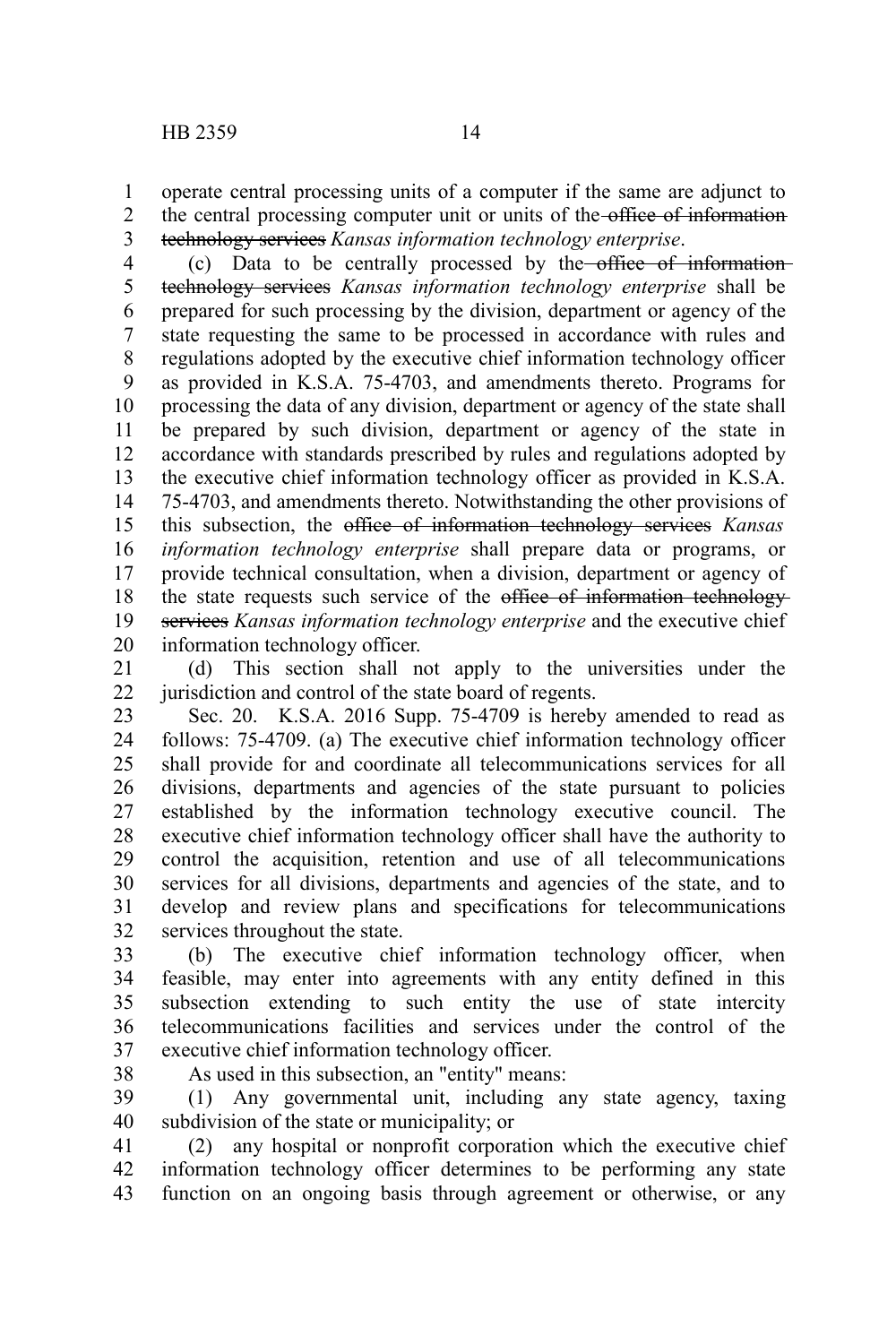function which will assist a governmental unit in attaining an objective or goal, bearing a valid relationship to powers and functions of such unit. 1 2

(c) Every record made, maintained or kept by the secretary of administration or the division of information systems and communications, prior to the effective date of this act, shall be maintained or kept by the executive chief information technology officer or the office of information technology services *Kansas information technology enterprise*, or any agency or instrumentality thereof, which relates to the acquisition, retention or use of telecommunications services provided to any division, department or agency of the state, state officer or governmental unit and which pertains to individually identifiable individuals using such telecommunication services shall constitute for purposes of the open records act a record of the division, department or agency of the state, state officer or governmental unit to which such records relate. The official custodian of such records for the purposes of the open records act shall be the official custodian of the records of such division, department or agency of the state, state officer or governmental unit. 3 4 5 6 7 8 9 10 11 12 13 14 15 16 17

Sec. 21. K.S.A. 2016 Supp. 75-4710 is hereby amended to read as follows: 75-4710. As used in K.S.A. 75-4709, 75-4712, 75-4713 and 75- 4714, and amendments thereto, telecommunications services include, but shall not be limited to, any transmission, emission or reception of signals of any kind containing communications of any nature, by wire, radio, optical or other electromagnetic means, and includes all facilities, equipment, supplies and services for such transmission, emission or reception. Telecommunications services shall include data transmission services and equipment but shall not include data processing services provided or authorized by the office of information technology services *Kansas information technology enterprise*, or the acquisition, retention or use of any data processing equipment authorized by the office of information technology services *Kansas information technology enterprise*. 18 19 20 21 22 23 24 25 26 27 28 29 30 31

Sec. 22. K.S.A. 2016 Supp. 75-4718 is hereby amended to read as follows: 75-4718. (a) The executive chief information technology officer shall submit to the governor proposed rules and regulations with respect to the manner of performance of any power or duty of the office of information technology services *Kansas information technology enterprise*, the execution of any business of such office and its relations to and business with other state agencies, appeals from the final decisions or final actions of the executive chief information technology officer, and such other matters as are provided by law. Before any such proposed rules and regulations are submitted to the governor, the same shall have received the approval required by K.S.A. 77-420, and amendments thereto, the attorney general shall have made the finding required by K.S.A. 77-420, 32 33 34 35 36 37 38 39 40 41 42 43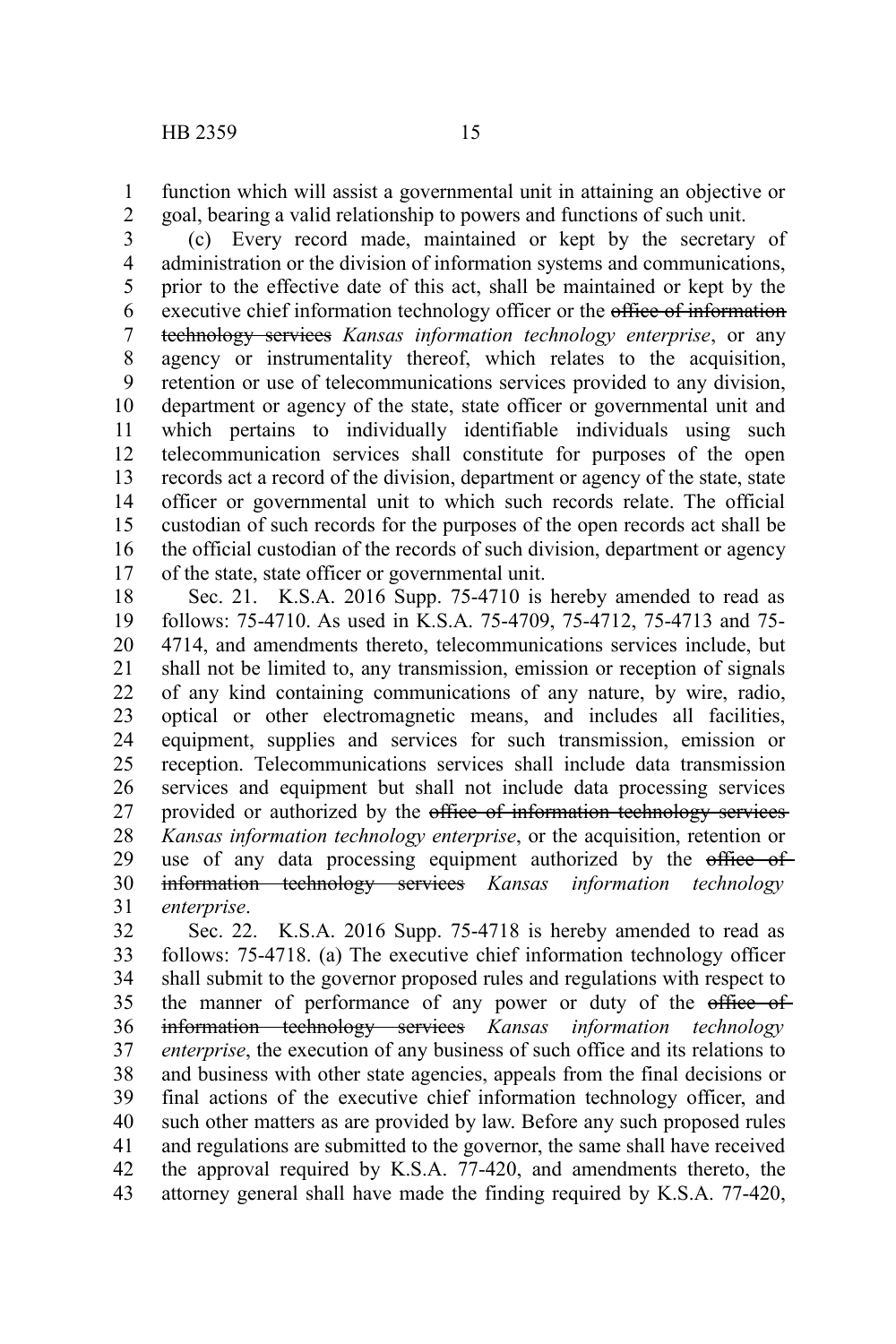and amendments thereto, and the executive chief information technology officer shall have held the hearing thereon required by K.S.A. 77-421, and amendments thereto. The governor shall either approve, modify and approve or reject any such proposed rules and regulations. The executive chief information technology officer shall adopt such rules and regulations so approved or so modified and approved by the governor.

(b) All rules and regulations, orders and directives of the secretary of administration, the department of administration, the director of information systems and communications, or the division of information systems and communications which relate to the powers, duties and functions transferred from the director of information systems and communications and the division of information systems and communications of the department of administration to the executive chief information technology officer and office of information technologyservices *Kansas information technology enterprise* by this act and which are in effect on the effective date of this act shall continue to be effective and shall be deemed to be rules and regulations, orders and directives of the executive chief information technology officer and office of information technology services *Kansas information technology enterprise* until revised, amended, revoked or nullified pursuant to law. 7 8 9 10 11 12 13 14 15 16 17 18 19 20

Sec. 23. K.S.A. 2016 Supp. 75-4719 is hereby amended to read as follows: 75-4719. For the purpose of preparation of the governor's budget report and related legislative measure or measures for submission to the legislature, the office of information technology services *Kansas information technology enterprise*, established in K.S.A. 75-4701, and amendments thereto, shall be considered a separate state agency and shall be titled for such purpose as the "office of information technologyservices*Kansas information technology enterprise*." The budget estimates and requests of such office shall be presented as from a state agency separate from the department of administration, and such separation shall be maintained in the budget documents and reports prepared by the director of the budget and the governor, or either of them, including all related legislative reports and measures submitted to the legislature. 21 22 23 24 25 26 27 28 29 30 31 32 33

Sec. 24. K.S.A. 2016 Supp. 75-6512 is hereby amended to read as follows: 75-6512. (a) Subject to the provisions of appropriations acts, the secretary of administration is hereby authorized to establish and administer a cafeteria plan pursuant to the provisions of section 125 of the federal internal revenue code of 1986 which shall be available to persons who are officers or employees of the state and who are qualified to participate in the state health care benefits program and which shall include, but not be limited to, provisions under which such officers and employees may agree to receive reduced compensation and: (1) Have the state's contribution under K.S.A. 75-6508, and amendments thereto, cover costs of dependent 34 35 36 37 38 39 40 41 42 43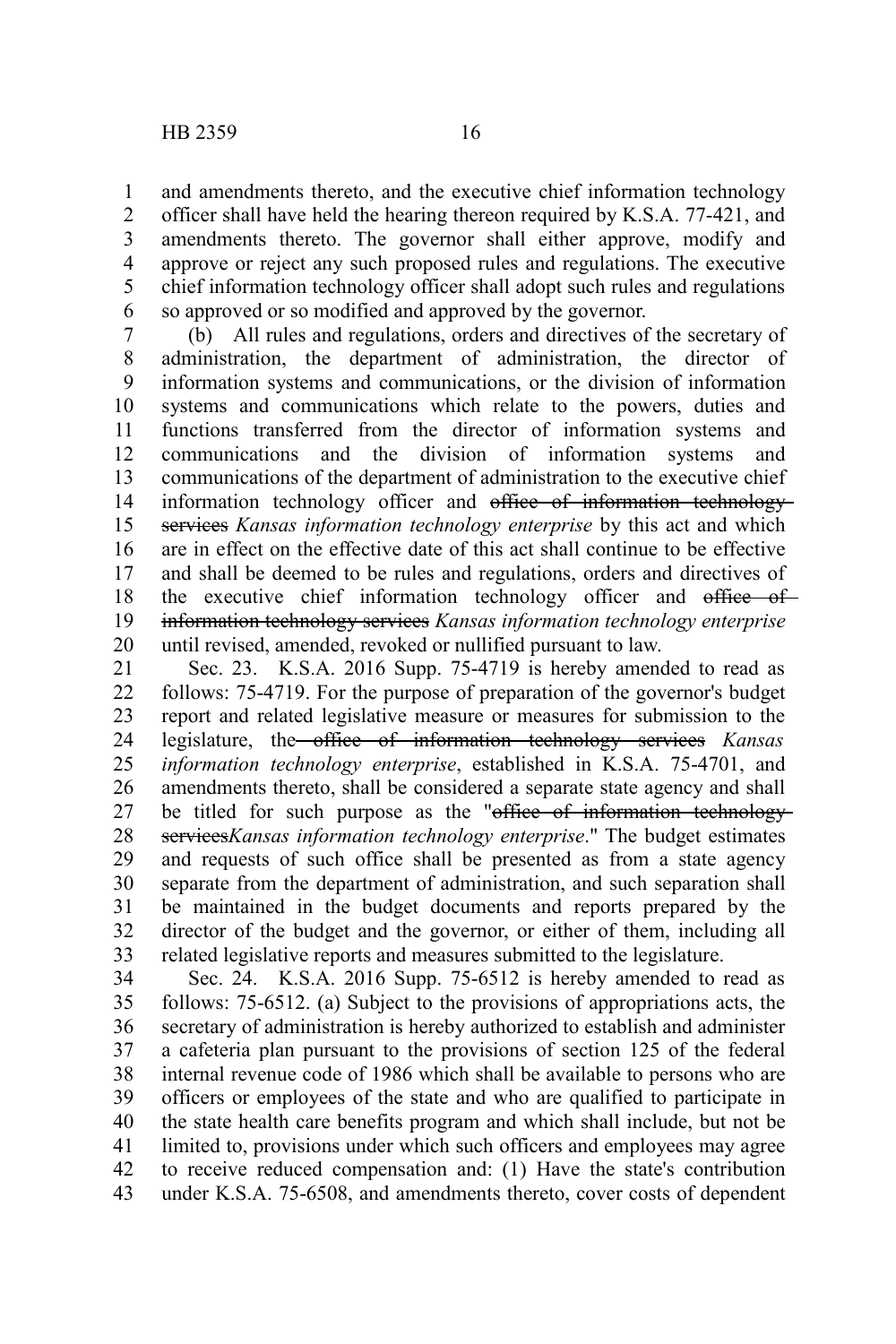benefit coverage or other benefits under the state health care benefits program which would otherwise be payable by such officers and employees; and (2) receive benefits under the state employee dependent care assistance program under K.S.A. 75-6520, and amendments thereto. 1 2 3 4

(b) Any reduction in compensation for any person pursuant to any such cafeteria plan shall not reduce the compensation of such person for purposes of the employment security law, workers compensation act or the purposes of determining contributions and benefits under the Kansas public employees retirement system or any retirement system administered by the board of trustees of the Kansas public employees retirement system. 5 6 7 8 9 10

(c) Implementation of any such cafeteria plan and any additions or deletions thereto shall be subject to approval of the secretary of administration and the office of information technology services *Kansas information technology enterprise* to assure adequate data processing resources therefor within the office of information technology services *Kansas information technology enterprise*. 11 12 13 14 15 16

Sec. 25. K.S.A. 2016 Supp. 75-7201 is hereby amended to read as follows: 75-7201. As used in K.S.A. 2016 Supp. 75-7201 through 75- 7212, *and sections 1 through 4,* and amendments thereto: 17 18 19

(a) "Cumulative cost" means the total expenditures, from all sources, for any information technology project by one or more state agencies to meet project objectives from project start to project completion or the date and time the project is terminated if it is not completed. 20 21 22 23

(b) "Executive *branch* agency" means any state agency in the executive branch of government *the state of Kansas, but shall not include elected office agencies or regents' institutions*. 24 25 26

(c) "Information technology project" means a project for a major computer, telecommunications or other information technology improvement with an estimated cumulative cost of \$250,000 or more and includes any such project that has proposed expenditures for: (1) New or replacement equipment or software; (2) upgrade improvements to existing equipment and any computer systems, programs or software upgrades therefor; or (3) data or consulting or other professional services for such a project. 27 28 29 30 31 32 33 34

(d) "Information technology project change or overrun" means any of the following: 35 36

(1) Any change in planned expenditures for an information technology project that would result in the total authorized cost of the project being increased above the currently authorized cost of such project by more than either \$1,000,000 or 10% of such currently authorized cost of such project, whichever is lower; 37 38 39 40 41

(2) any change in the scope of an information technology project, as such scope was presented to and reviewed by the joint committee or the 42 43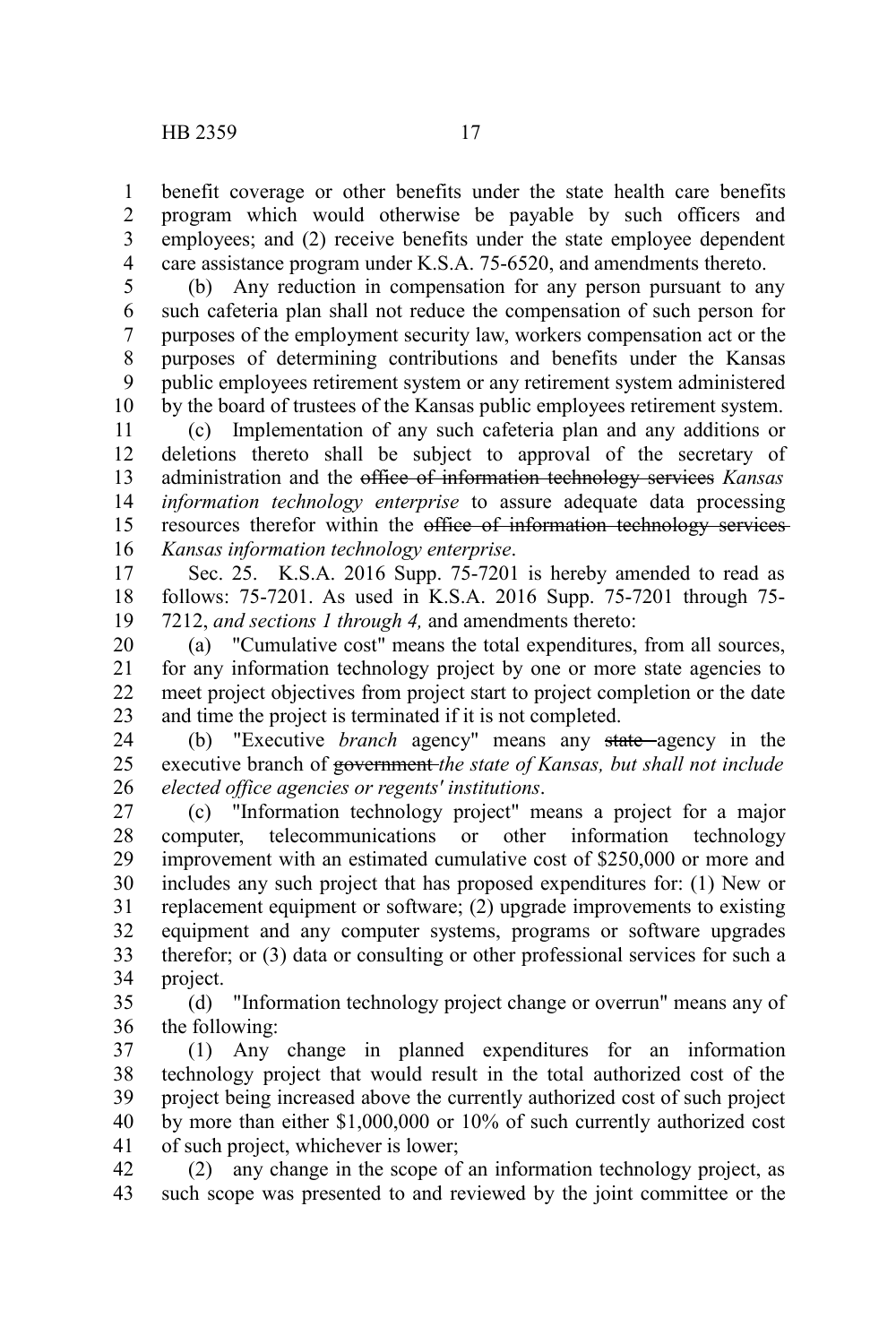chief information technology officer to whom the project was submitted pursuant to K.S.A. 2016 Supp. 75-7209, and amendments thereto; or 1 2

(3) any change in the proposed use of any new or replacement information technology equipment or in the use of any existing information technology equipment that has been significantly upgraded. 3 4 5

(e) "Joint committee" means the joint committee on information technology. 6 7

(f) "Judicial agency" means any state agency in the judicial branch of government. 8 9

(g) "Legislative agency" means any state agency in the legislative branch of government. 10 11

(h) "Project" means a planned series of events or activities that is intended to accomplish a specified outcome in a specified time period, under consistent management direction within a state agency or shared among two or more state agencies, and that has an identifiable budget for anticipated expenses. 12 13 14 15 16

(i) "Project completion" means the date and time when the head of a state agency having primary responsibility for an information technology project certifies that the improvement being produced or altered under the project is ready for operational use. 17 18 19 20

(j) "Project start" means the date and time when a state agency begins a formal study of a business process or technology concept to assess the needs of the state agency, determines project feasibility or prepares an information technology project budget estimate under K.S.A. 2016 Supp. 75-7209, and amendments thereto. 21 22 23 24 25

(k) "State agency" means any state office or officer, department, board, commission, institution or bureau, or any agency, division or unit thereof. 26 27 28

Sec. 26. K.S.A. 2016 Supp. 75-7202 is hereby amended to read as follows: 75-7202. (a) There is hereby established the information technology executive council which shall be attached to the office of information technology services *Kansas information technology enterprise* for purposes of administrative functions. 29 30 31 32 33

(b) The council shall be composed of 17 voting members as follows: The secretary of administration; two cabinet agency heads; one noncabinet agency head; the director of the budget; the executive chief information technology officer; the legislative chief information technology officer; the judicial chief information technology officer and the judicial administrator of the Kansas supreme court; the executive director of the Kansas board of regents; the commissioner of education; two representatives of cities; two representatives of counties; the network manager of the information network of Kansas (INK); and one representative from the private sector who is a chief executive officer or chief information technology officer. 34 35 36 37 38 39 40 41 42 43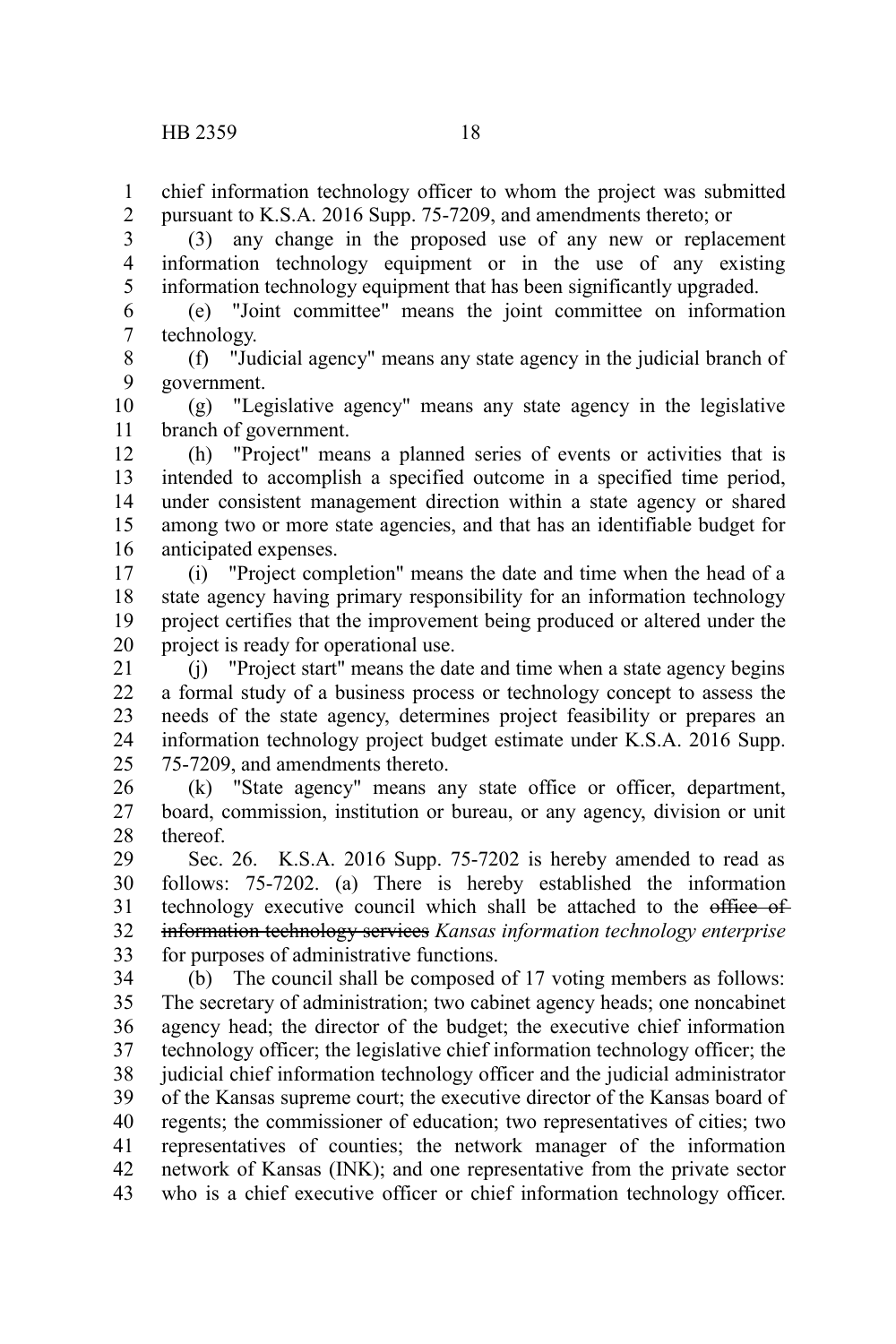The chief information technology architect shall be a nonvoting member 1

of the council. The two cabinet agency heads, the noncabinet agency head, the representatives of cities, the representatives of counties and the representative from the private sector shall be appointed by the governor for a term not to exceed 18 months. Upon expiration of an appointed member's term, the member shall continue to hold office until the appointment of a successor. Nonappointed members shall serve ex officio. 2 3 4 5 6 7

(c) The chairperson of the council shall be drawn from the chief information technology officers, with each chief information technology officer serving a one-year term. The term of chairperson shall rotate among the chief information technology officers on an annual basis. 8 9 10 11

(d) The council shall hold meetings and hearings in the city of Topeka or at such other places as the council designates, on call of the chairperson or on request of four or more members. 12 13 14

(e) Members of the council may not appoint an individual to represent them on the council and only members of the council may vote. 15 16

(f) Members of the council shall receive mileage, tolls and parking as provided in K.S.A. 75-3223, and amendments thereto, for attendance at any meeting of the council or any subcommittee meeting authorized by the council. 17 18 19 20

Sec. 27. K.S.A. 2016 Supp. 75-7204 is hereby amended to read as follows: 75-7204. (a) There is hereby established, within and as a part of the office of information technology services *Kansas information technology enterprise*, the position of chief information technology architect whose duties shall be performed under the supervision of the executive chief information technology officer. 21 22 23 24 25 26

*(1)* The chief information technology architect shall be in the unclassified service under the Kansas civil service act, shall be appointed by the executive chief information technology officer, subject to approval of the governor and shall receive compensation in an amount fixed by the executive chief information technology officer, subject to approval of the governor. 27 28 29 30 31 32

*(2) The chief information technology architect may also be filled by the Kansas information technology enterprise architecture and standards committee, which shall be appointed by the executive chief information technology officer. If the chief information technology architect position is filled by the committee, no compensation shall be available to committee members.*  33 34 35 36 37 38

39

(b) The chief information technology architect shall:

(1) Propose to the information technology executive council: (A) Information technology resource policies and procedures and project management methodologies for all state agencies; (B) an information technology architecture, including telecommunications systems, networks 40 41 42 43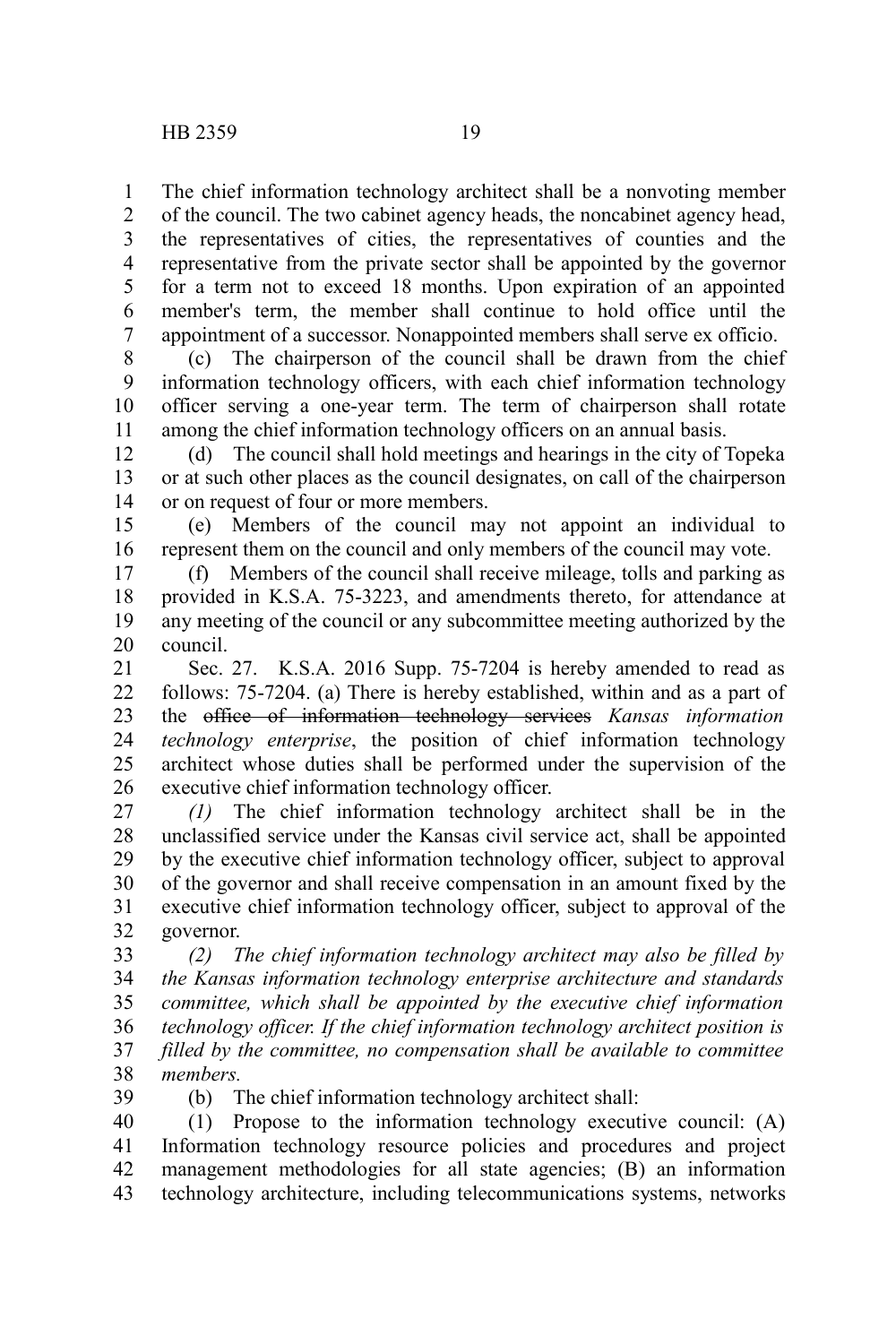and equipment, that covers all state agencies; (C) standards for data management for all state agencies; and (D) a strategic information technology management plan for the state; 1 2 3

(2) serve as secretary to the information technology executive council; and 4 5

(3) perform such other functions and duties as provided by law or as directed by the executive chief information technology officer. 6 7

Sec. 28. K.S.A. 2016 Supp. 75-7205 is hereby amended to read as follows: 75-7205. (a) There is hereby established within and as a part of the office of information technology services *Kansas information technology enterprise* the position of executive chief information technology officer. The executive chief information technology officer shall be in the unclassified service under the Kansas civil service act, shall be appointed by the governor, and shall receive compensation in an amount fixed by the governor. The executive chief information technology officer shall maintain a presence in any cabinet established by the governor and shall report to the governor. 8 9 10 11 12 13 14 15 16 17

18

(b) The executive chief information technology officer shall:

(1) Review and consult with each executive *branch* agency regarding information technology plans, deviations from the state information technology architecture, information technology project estimates and information technology project changes and overruns submitted by such agency pursuant to K.S.A. 2016 Supp. 75-7209, and amendments thereto, to determine whether the agency has complied with: (A) The information technology resource policies and procedures and project management methodologies adopted by the information technology executive council; (B) the information technology architecture adopted by the information technology executive council; (C) the standards for data management adopted by the information technology executive council; and (D) the strategic information technology management plan adopted by the information technology executive council; 19 20 21 22 23 24 25 26 27 28 29 30 31

(2) report to the *individual or committee serving as the* chief information technology architect all deviations from the state information architecture that are reported to the executive information technology officer by executive *branch* agencies; 32 33 34 35

(3) submit recommendations to the division of the budget as to the technical and management merit of information technology project estimates and information technology project changes and overruns submitted by executive *branch* agencies pursuant to K.S.A. 2016 Supp. 75-7209, and amendments thereto, based on the determinations made pursuant to subsection  $(b)(1)$ ; 36 37 38 39 40 41

(4) monitor executive *branch* agencies' compliance with: (A) The information technology resource policies and procedures and project 42 43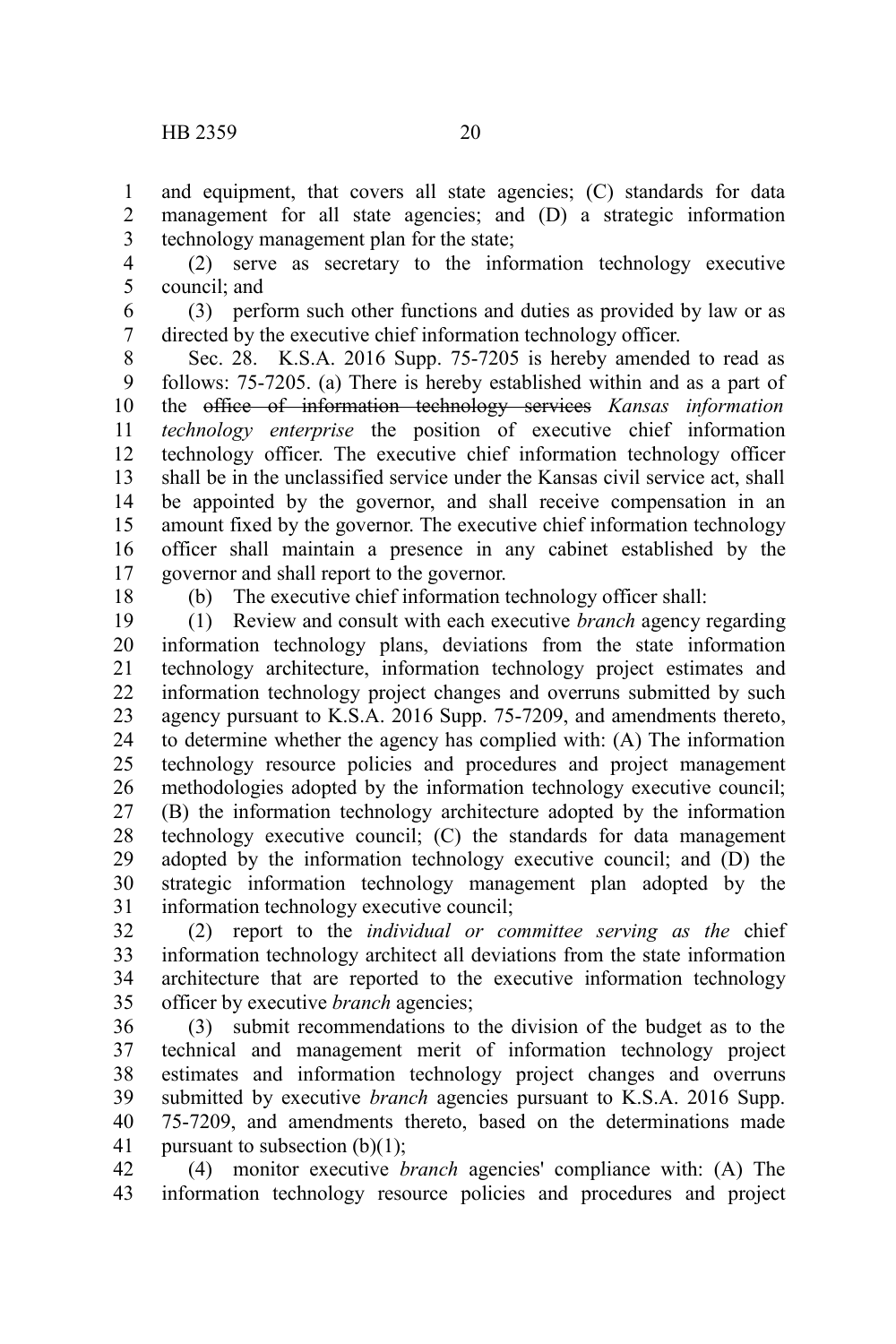management methodologies adopted by the information technology executive council; (B) the information technology architecture adopted by the information technology executive council; (C) the standards for data management adopted by the information technology executive council; and (D) the strategic information technology management plan adopted by the information technology executive council; 1 2 3 4 5 6

(5) coordinate implementation of new information technology among executive *branch* agencies and with the judicial and legislative chief information technology officers; 7 8 9

(6) designate the ownership of information resource processes and the lead agency for implementation of new technologies and networks shared by multiple agencies within the executive branch of state government; 10 11 12

*(7) review, coordinate and approve all appropriate executive branch information technology expenditures pursuant to section 2, and amendments thereto;* 13 14 15

*(8) manage and order executive branch information technology systems and employees in a uniform, efficient and cost-effective manner;*  16 17

*(9) deliver information technology services to the executive branch agencies through information technology systems, to further the priorities of service, effectiveness, prevention of fraud and abuse and adaptation to developing technologies;* and 18 19 20 21

 $(7)$ *(10)* perform such other functions and duties as provided by law or as directed by the governor.  $22$ 23

Sec. 29. K.S.A. 2016 Supp. 75-7224 is hereby amended to read as follows: 75-7224. (a) The board shall: 24  $25$ 

(1) Provide a program to facilitate the use of broadband technologybased video communication for distance learning and telemedicine by schools, libraries and hospitals; 26 27 28

(2) transition schools, libraries and hospitals that have a direct KAN-ED connection as of January 1, 2012, to a commercially provided broadband internet connection no later than June 30, 2013. At the time a school, library or hospital has been transitioned off a KAN-ED connection, the board shall pay up to \$350 per month to such school, library or hospital for the cost of broadband service until June 30, 2013; 29 30 31 32 33 34

(3) provide the secretary of commerce any information necessary to conduct the needs assessment described in subsection (b); 35 36

(4) assist schools, libraries and hospitals to apply for federal grants to be used for purposes consistent with this act; and 37 38

- (5) collect data regarding: 39
- (A) Distance learning and telemedicine usage; and 40
- (B) the volume of data accessed. 41
- The board shall develop a methodology for updating and validating any data collected for periodic revisions of the program, standards and 42 43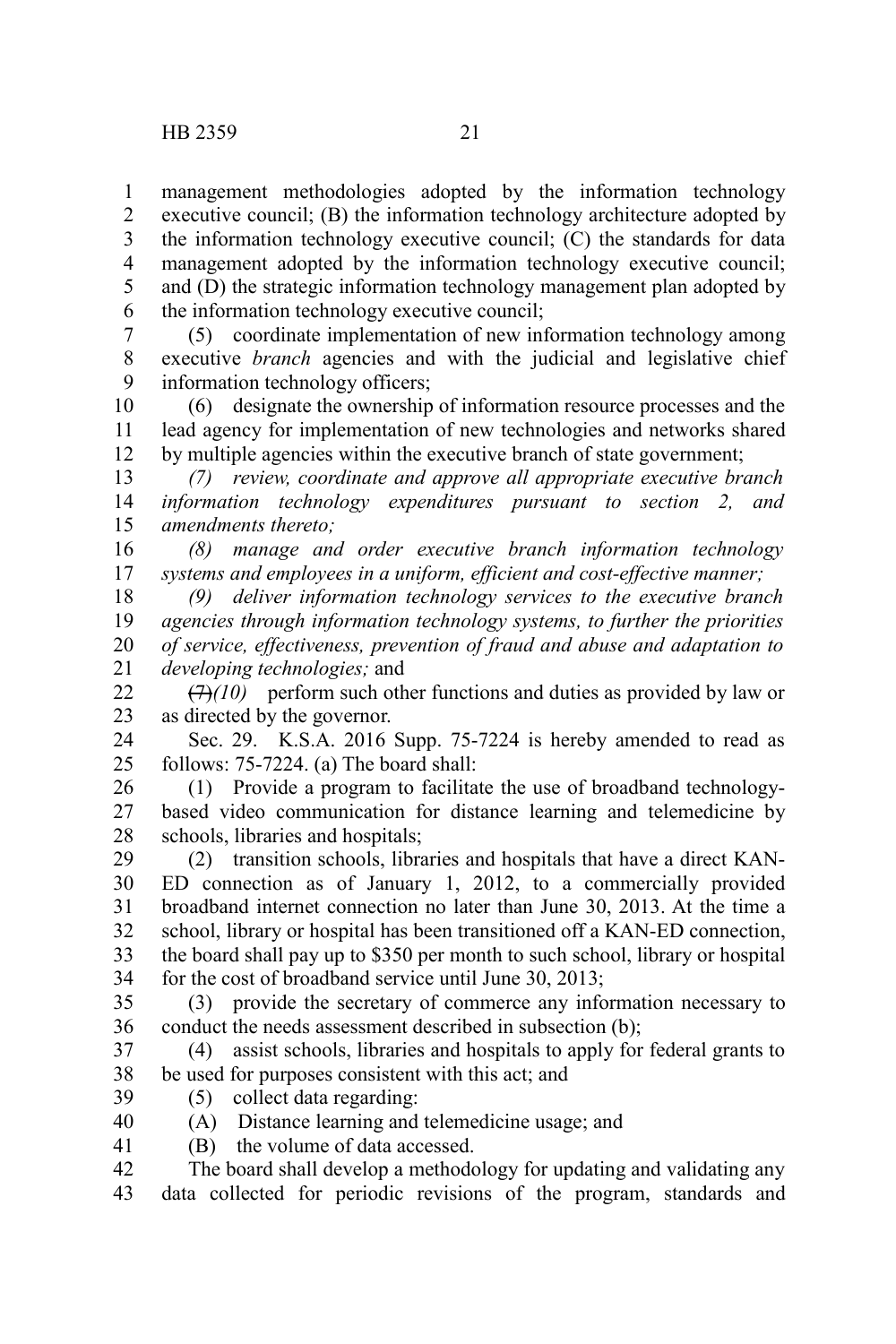priorities. 1

(b) (1) The secretary of commerce shall facilitate the execution of the needs assessment and the creation of the report. The secretary shall contract with a third party that has expertise in telecommunications services for educational institutions to conduct such needs assessment and create such report. 2 3 4 5 6

(2) The needs assessment shall include, for each school, library and hospital connected to the network as of January 1, 2012: Current and future broadband service and quality needs and a determination of all KAN-ED expenses for shared services or infrastructure, including any costs deferred by federal moneys, that are providing services and network connections. Based on the results of the needs assessment, the secretary of commerce, in coordination with the third party contractor, shall create a report that: (A) Compares the utilization, efficiency and effectiveness of KAN-ED to other similar programs in other states for schools, libraries and hospitals; (B) determines if the KAN-ED program, as of the effective date of this act, is worth its cost in terms of price, service, quality, needed network upgrades and increased utilization of broadband by schools, libraries and hospitals; (C) determines if there are alternative models or opportunities for broadband procurement by schools, libraries and hospitals; (D) determines if the services and applications offered by KAN-ED lead to full utilization of broadband technology by schools, libraries, hospitals and their surrounding communities; and  $(E)$  recommends any cost-effective broadband services that are available. 7 8 9 10 11 12 13 14 15 16 17 18 19 20 21 22 23 24

(3) The board shall reimburse the cost of conducting such needs assessment and report described in paragraph (2), not to exceed \$250,000. 25 26

(4) The results of such needs assessment and the report shall be submitted to the board on or before January 1, 2013. 27 28

(c) The board may request and receive assistance from any school, any library, any hospital, the state corporation commission, any other agency of the state or any telecommunications, cable or other communications services provider to gather necessary data to implement such program. 29 30 31 32 33

(d) The board shall establish: (1) Technical standards for operation and maintenance of the program; (2) the method of monitoring operations of the program; and (3) the method or methods of adjusting the program to reflect the needs of schools, libraries and hospitals as determined by the needs assessment or ongoing data collection for each such entity. Such standards and methods shall be included in the board's report to the legislature pursuant to K.S.A. 2016 Supp. 75-7226, and amendments thereto. 34 35 36 37 38 39 40 41

(e) Based on the findings of the needs assessments or collected data, the board shall develop a plan to: (1) Facilitate the use of broadband 42 43